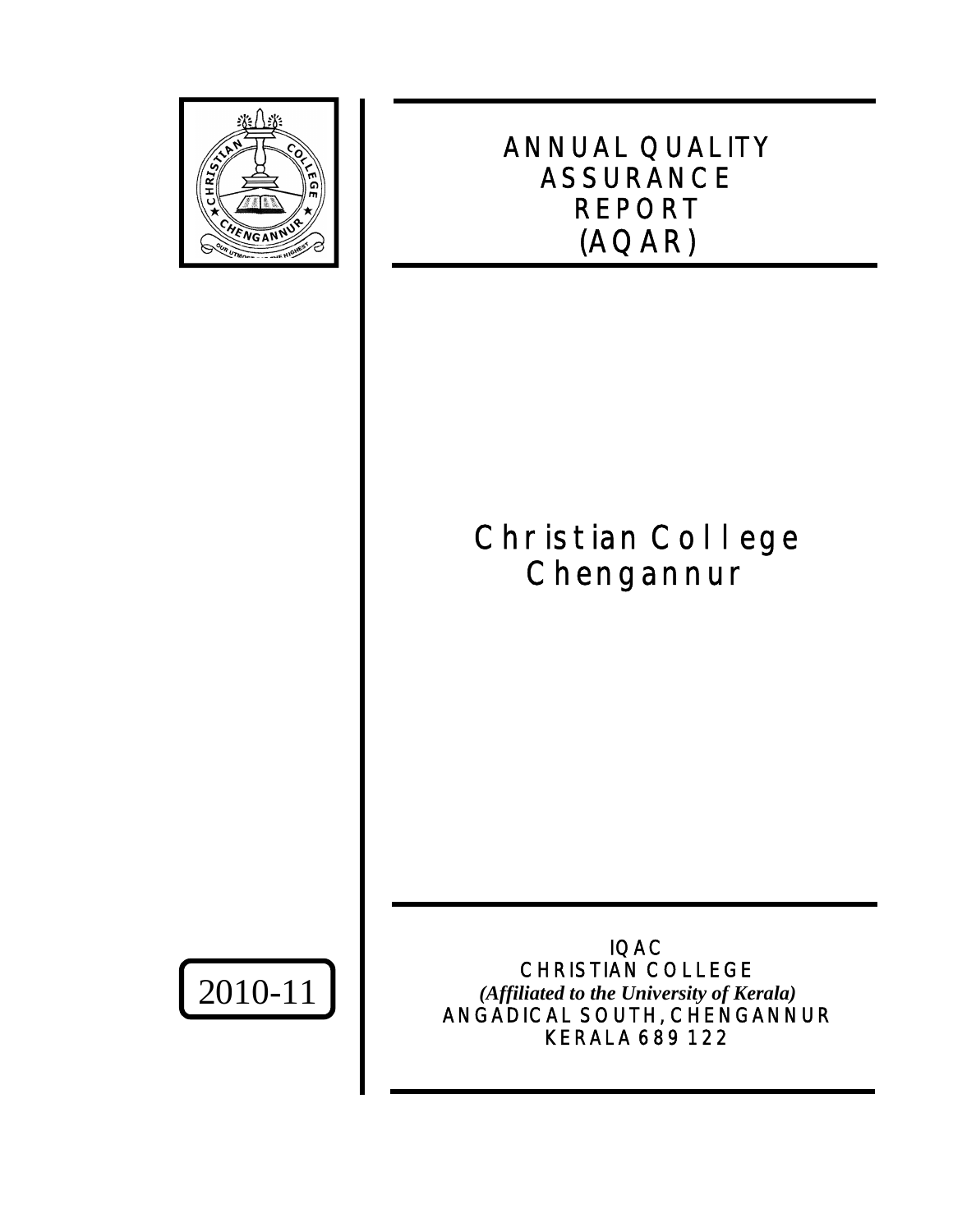# CHRISTIAN COLLEGE, CHENGANNUR

# **[ACCREDITED WITH B<sup>+</sup> BY NAAC in 2005] ANNUAL QUALITY ASSURANCE REPORT (AQAR) OF THE IQAC FOR THE YEAR 2010-11**

# **Introduction**

Christian College, Chengannur is one of the prestigious Arts and Science Colleges owned and managed by The Malankara Mar Thoma Syrian Church and affiliated to the University of Kerala. It was accredited by NAAC with a B+ in 2005. Founded in the year 1964, Christian College towers high as a centre of excellence in education on a hilltop with pristine beauty. In the changing global scenario, every effort is made by the college to accomplish its ultimate motto "Our Utmost for the Highest". The vision and mission of the college has been revised during the academic year to suite the challenging needs and aspirations of the stakeholders. The college has always focused on academic excellence, character formation, social commitment and search for truth so as to produce intellectually well-trained, morally upright, socially conscious and technology savvy youngsters. The college now has grown into a full fledged temple of learning with graduate courses in Physics, Chemistry, Botany, Zoology, Mathematics, English, Economics, History and Post Graduate courses in Physics, Analytical Chemistry, Economics and English.

The College was active in various academic, research and extracurricular activities during the academic year 2010-11. Several national seminars, lectures, workshops and conferences were conducted during the reported year. During the year, two young faculty members joined college giving an extra tinge of youthful vigor to the college community. The research activities in the college got resurgence in light of the second installment of the FIST grant received by the Department of Physics from the Ministry of Science and Technology, Government of India. At present, members of the faculty from different Departments are actively engaged in research through minor research projects sanctioned by the UGC and many of them have published research papers in accredited journals. Many teachers attended and presented papers in National and International conferences. All the subject associations and various clubs were active in arranging various programmes during the year. Extension activities promoted by the institution, through NSS and NCC aim at inculcating an attitude for service and ensuring development of the community.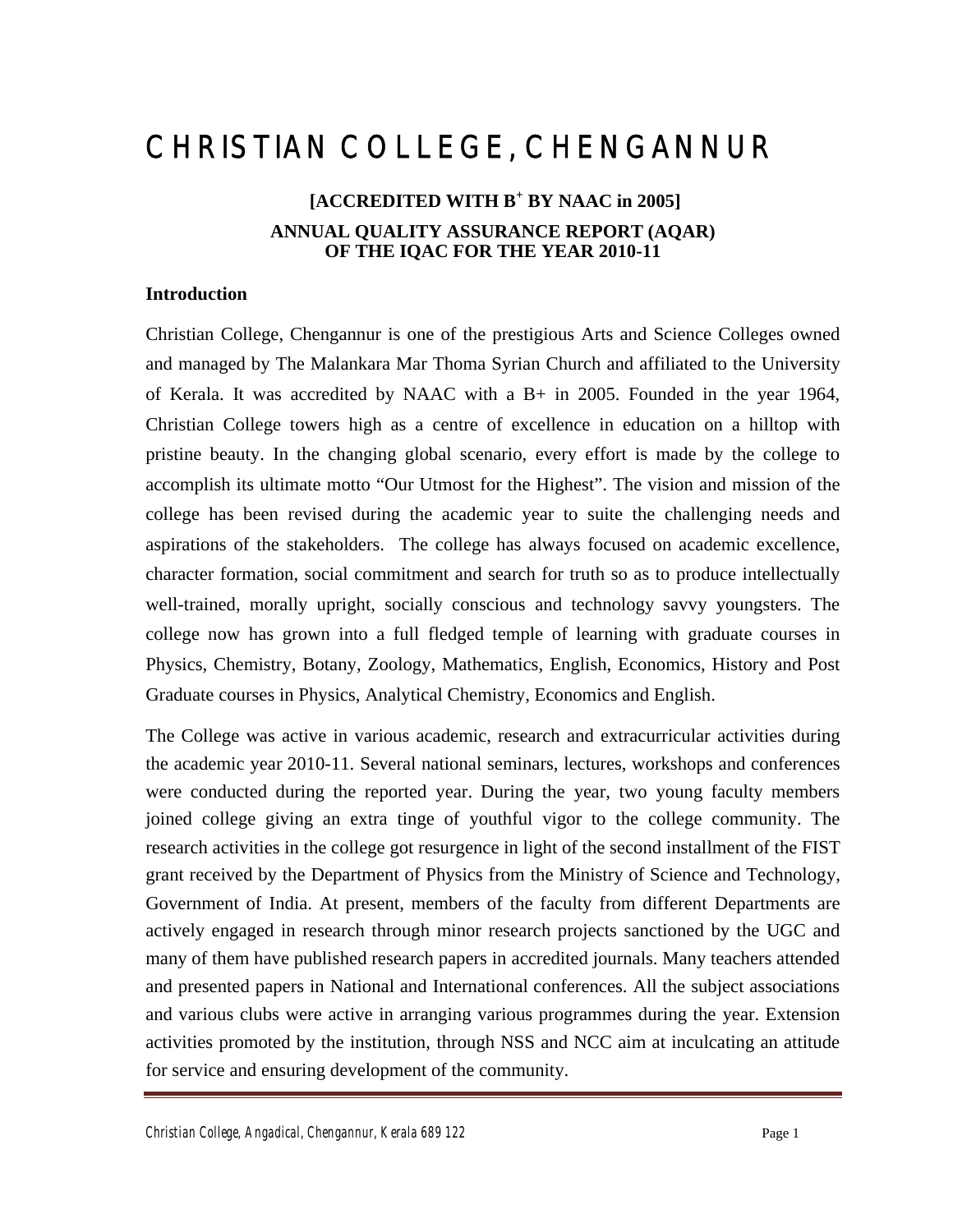# **PART A**

#### **PLAN OF ACTION FOR THE YEAR 2010-11**

Christian College, Chengannur was accredited with B+ grade by the National Assessment and Accreditation Council (NAAC) in the year 2005. Based on the guidelines of the NAAC, the College constituted an Internal Quality Assurance Cell (IQAC). The IQAC is envisaged as an internal nodal agency to evaluate, promote and consolidate all the activities of the College. The committee chalked out long term and short term action plans for ensuring continuous improvement in the entire operations of the institution. The IQAC motivated and monitored various academic and non-academic activities during the year 2010-11 in the light of the long term and short term plan formulated. The IQAC committee discussed the action plan for the year at the beginning of the academic year based on the short term plans envisaged during the last year. A schedule was prepared for convening the Planning Board, Academic Committee, Research and Analysis Committee, Computer Education Committee, Library Advisory Committee, Career Guidance and Placement Cell, etc., and the recommendations of all the committees were consolidated by the IQAC into short term and long term work plans.

The constitution of the IQAC is detailed below:

#### **Members of IQAC**

| Dr. Jacob George          |   | Principal & Chairman             |
|---------------------------|---|----------------------------------|
| Dr. Ajith Verghese George |   | Co-ordinator                     |
| Sri. Hysen Thomas         |   | Joint Co-ordinator               |
| Sri. Mathew Varghese      |   | Head, Department of Economics    |
| Dr. Achamma Alex          |   | Head, Department of English      |
| Sri. K. M. Abraham        |   | Head, Department of History      |
| Dr. Johnson Baby          |   | Head, Department of Zoology      |
| Sri. Lalu Varghese        |   | Department of Economics          |
| Dr. Rajan David           |   | Department of Hindi              |
| Dr. Desy P. Koruth        |   | Department of Chemistry          |
| Sri. Alex T. George       |   | Office Superintendent            |
| Sri. Joji Cherian         | ፡ | <b>Management Representative</b> |
| Prof. M. K. Thomas        | ∙ | <b>Management Representative</b> |
|                           |   |                                  |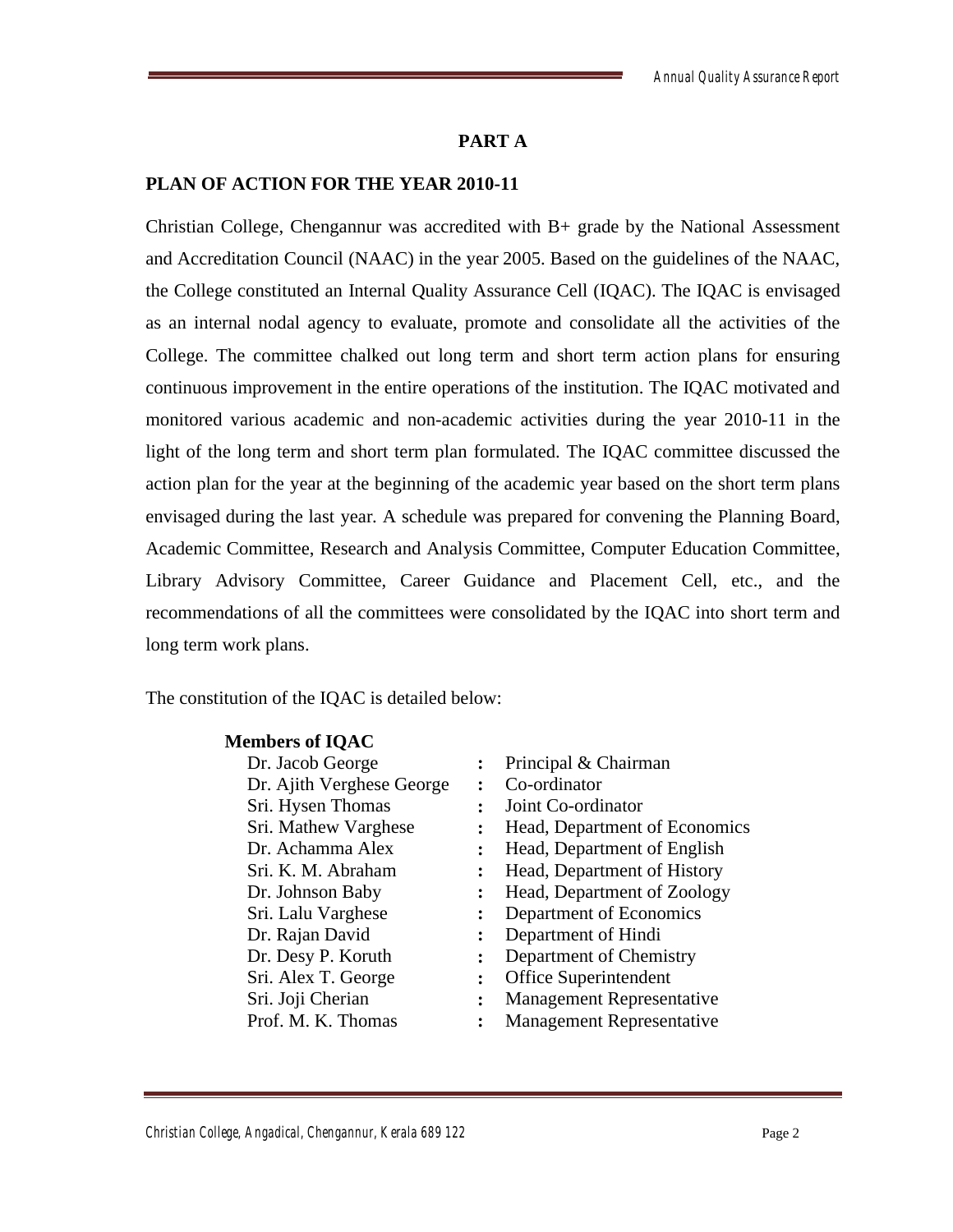The plan evolved by the committee for the academic, co-curricular and research activities for the year 2010-11 is listed below:

- Undertake fresh initiatives for improving the academic performance of students.
- Continue with remedial and enrichment classes.
- Introduce certificate and add-on courses.
- Encourage students to utilize library and INFLIBNET facilities.
- Upgrade Sports and Games infrastructure facilities.
- Encourage Departments to conduct national/regional seminars by availing possible grants from University Grants Commission and Kerala State Council for Science Technology and Environment and other funding agencies.
- Inspire faculty to undertake more research projects and publish research findings in peer reviewed national and international journals.
- Instigate teachers to participate in national/international seminars, conferences, workshops and refresher courses.
- Conduct seminars and lectures by the Career Guidance and Placement Cell.
- Continue with initiatives to convert the College campus into a plastic-waste free one.
- Planting of more medicinal plants in the Botanical garden.
- Construction of Seminar Hall and Meditation Centre.
- Setting up of Language Laboratory.
- Provision of parking facilities for staff & students.
- Electrical rewiring of the College main building and Departments.
- Provision of purified drinking water facilities.
- Installation of intercom facility to office and all departments.

Based on these plans, various activities and programmes were conducted in the report year. The committee evaluated the progress on a regular basis and comments and recommendations for further improvement were issued at various stages.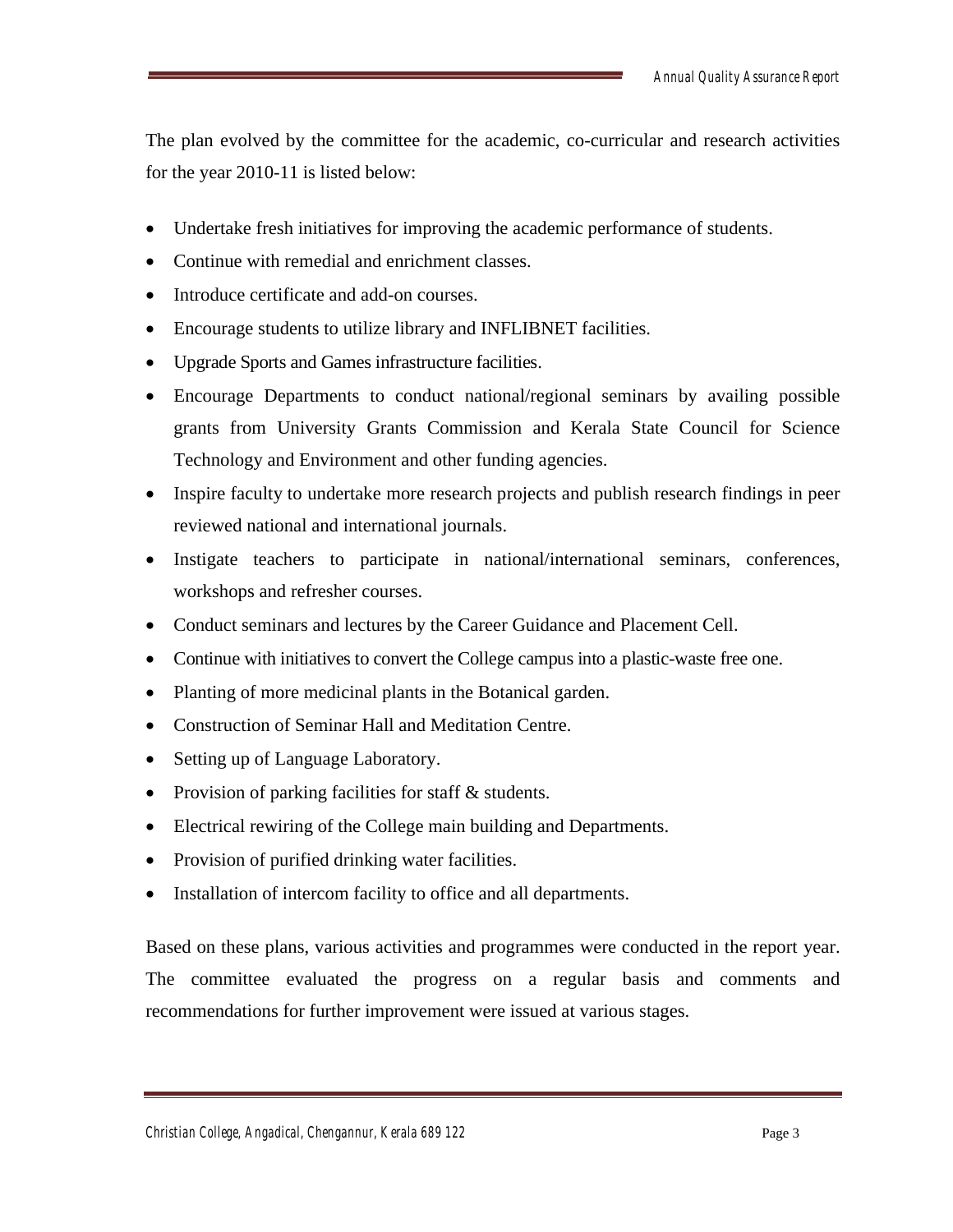#### **ACHIEVED OUTCOME IN A NUTSHELL**

- The concept of academic planning introduced by the IQAC has been widely appreciated and welcomed by the students and staff members. The various departments identified their strength and weakness and worked out their plan of action for the year. IQAC carefully monitored the activities of all the departments and committees and provided all support for further enhancement of quality. Members of the faculty and non-teaching staff offered voluntary services in guidance, counseling and placement, community services, social activities and related matters. Attendance of students was constantly monitored and Parent-Teacher-Student (PTS) meetings were organized on a class basis. The Continous Evaluation grades were also intimated to the parents.
- The sustained encouragement and guidance of IQAC has also resulted in the increased participation of students in extracurricular activities like debate, quiz, sports, elocutions, community development programmes organized by the college.
- The students were encouraged to use the Library facilities. The INFLIBNET facility attracted many students. The Library advisory committee members frequently visited the library and monitored the functioning of the library. The teaching and non teaching faculties were also encouraged to use the facilities available in the library.
- The Sports and Games received rejuvenation this year by conducting the Annual Sports meet. All the students were put into 4 separate houses and different games and sports events were organized on house basis. A large number of students actively participated in the annual sports meet.
- The efforts of IQAC to inspire the faculty members to undertake more research projects and publish research articles in peer reviewed journals reaped good results. One member of the faculty received a major project and five staff members received minor research project from the University Grants Commission. Twelve teachers published fourteen research papers in accredited national/ international journals/books during the academic year. The participation of Teachers in national/international conferences also increased as a result of the continuous effort of the IQAC.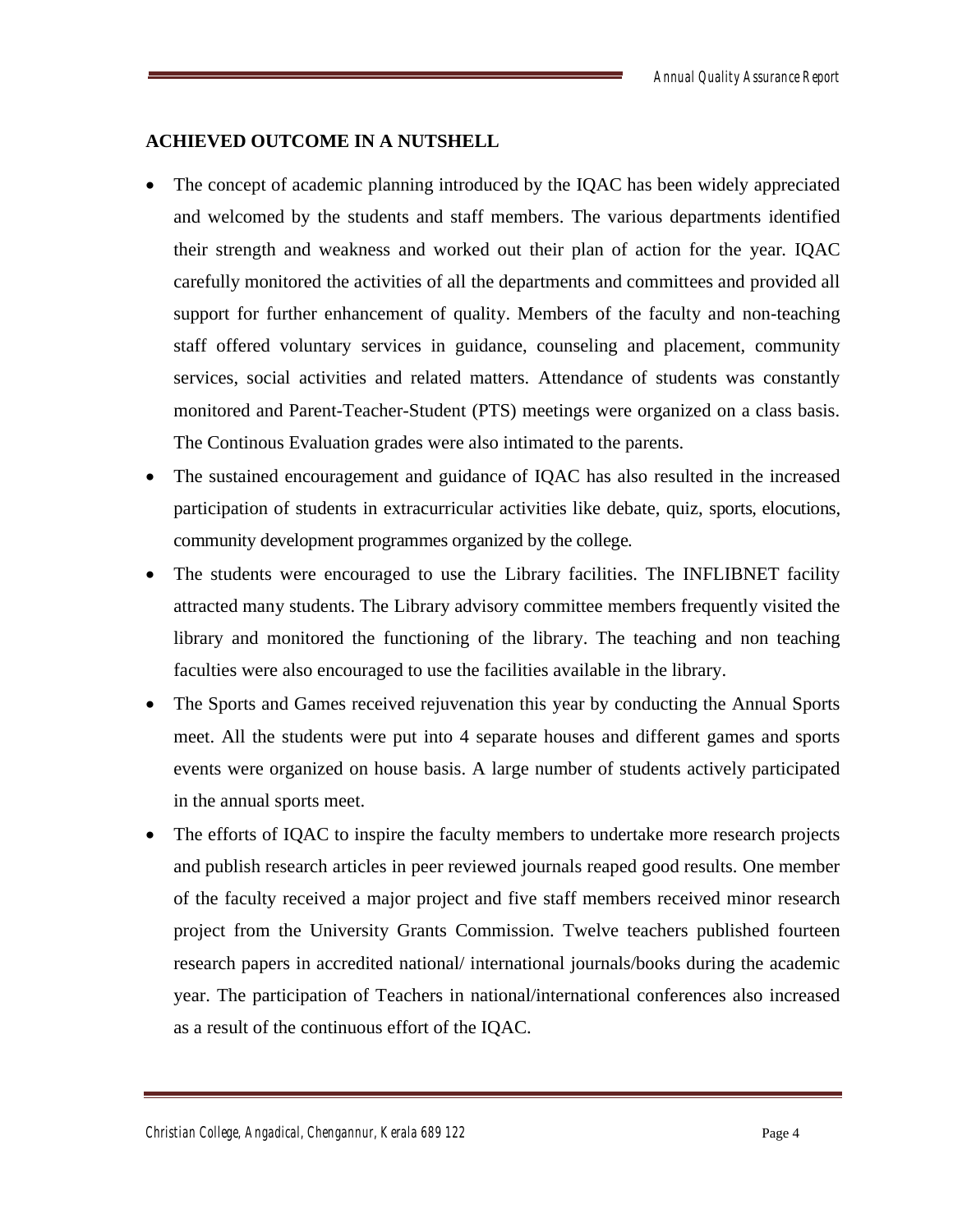- National and Regional seminars were conducted successfully and three proceedings were published. Fifteen teachers participated in national and two teachers in international seminars/conferences/workshops.
- Regular teachers were appointed in place of guest lectures and all vacant posts of non-teaching staff were also filled.
- The Department of Physics was sanctioned Rs. 24 lakhs as financial assistance from the Ministry of Science and Technology, Government of India for upgrading the research facilities. During 2009-10, the second installment amounting Rs.1.5 lakhs was received. The third installment is awaited.
- In consonance with the increased job opportunities available in the private sector and the severe competition among the job aspirants for finding jobs; the need for improvement of soft skills is important. In this regard the Career Guidance and Placement Cell of this college functioned effectively and actively. The placement cell organized several campus interviews and 81 students got placement in various companies, banks and other firms. Several programmes like personality development, how to face interview board etc were conducted this year.
- Men's hostel started during June 2010 has an intake capacity of 20. Many teaching and non teaching members as well as students are using this facility.
- The students are motivated to keep the campus eco-friendly. Seminars were organized related to these topics. This has reflected in the general cleanness of the campus, reduction in the quantity of plastic waste in the campus and planting of trees in the college campus.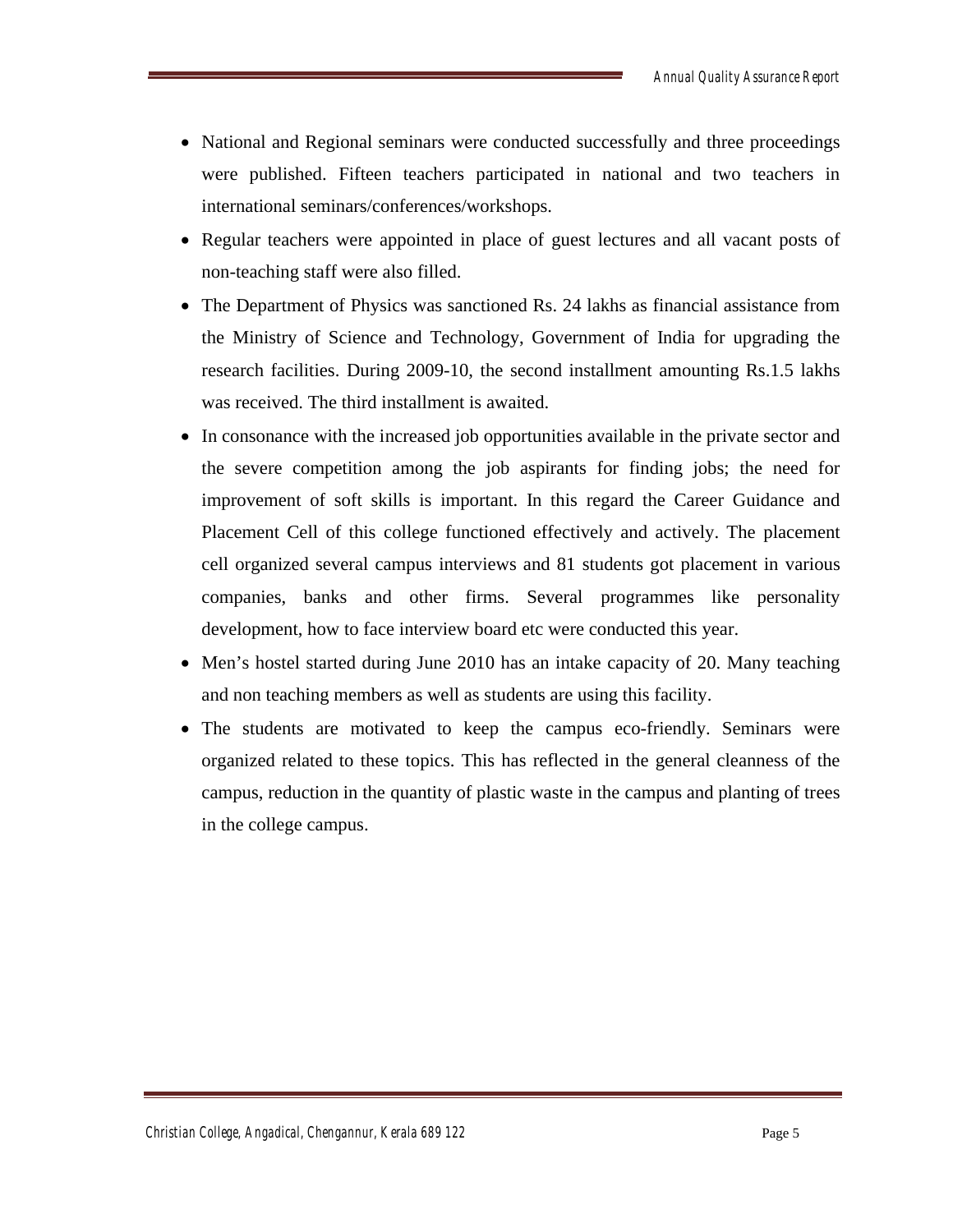#### **PART B**

#### **1. Activities Reflecting the Goals and Objectives of the Institution**

All the activities of the college are designed in tune with the motto of the college "Our Utmost for the Highest". Since its inception, the college has existed as a beacon of light for aspiring students in and around Central Travancore which is surrounded by a population, the majority of whom are poor.

Some of the policies/objectives followed by the institution:

- Admission and Appointment polices are so formulated that merit is never overlooked.
- Computer training, Communicative English classes and personality development programmes were offered to students.
- No capitation fee other than University/Government fee is collected.
- Sports facilities like multi gymnasium are offered to students free of cost.
- Strengthening of healthy practices.

# **2. New Academic Programmes Initiated [UG and PG]**

The college offers eight undergraduate courses (Physics, Chemistry, Zoology, Botany, Mathematics, English, Economics and History) and four postgraduate courses (Physics, Analytical Chemistry, English and Economics).

Affiliation to the University of Kerala and sanction of the State Government is necessary for starting new courses. The college applied for new courses in 2010-11. Though the University sanctioned some of the programmes, Government approval is still pending. To fill the gap in the curricula, the institution introduced five certificate and eleven add-on courses to increase competency of students in the job market (Internet utilities, Desktop Publishing, Microsoft Office, Photoshop, C-Programming, Yoga and Meditation, Soap Making, Mushroom Cultivation, Aquarium Construction, Museology, Biodiversity Management, Information Retrieval from Library Resources, MS Word, MS Power Point, MS Excel and Soft Skills). Soil and Water analysis were conducted by the Chemistry Department of the College for UG and PG students.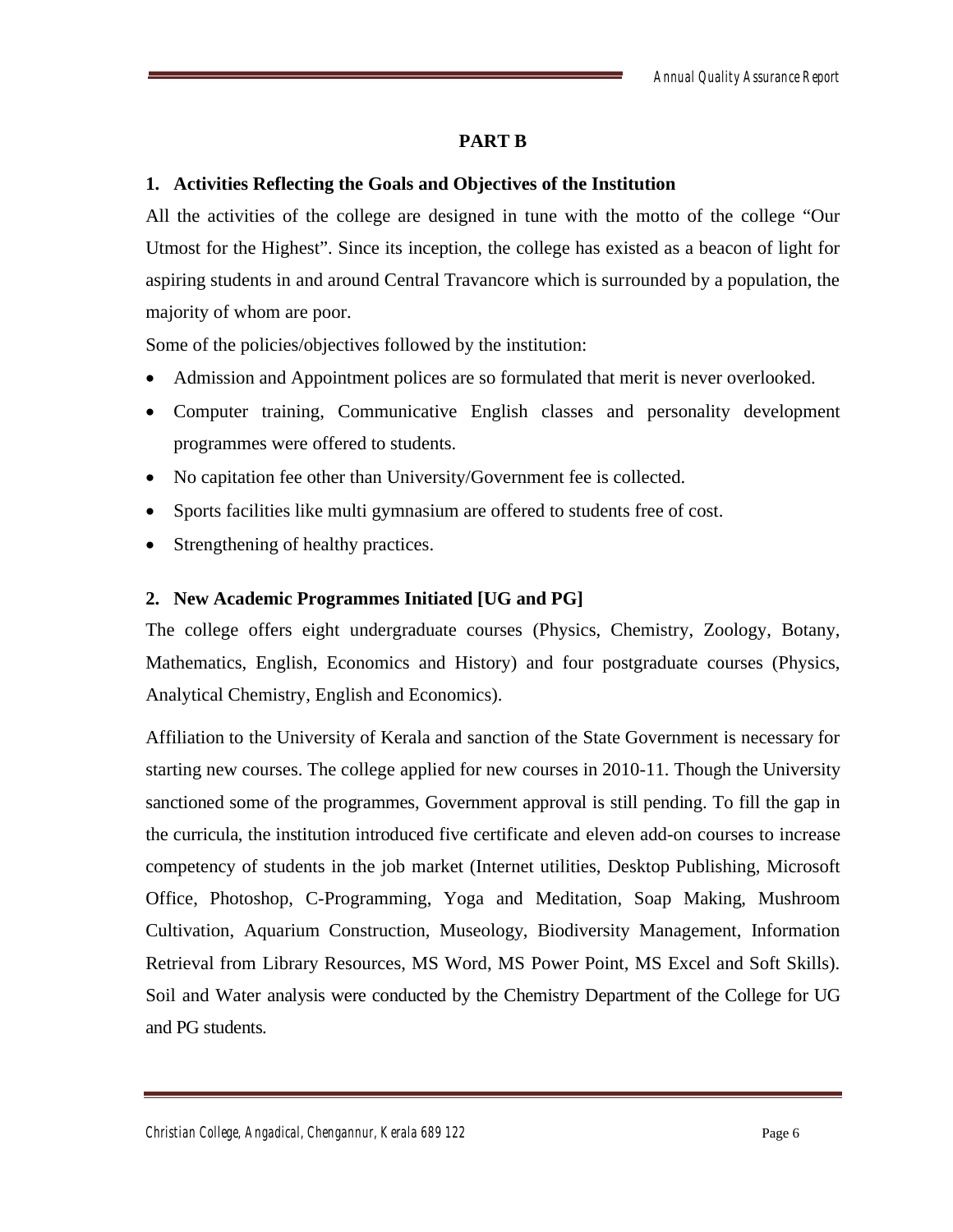#### **3. Innovations in Curricular Design and Transaction**.

The college follows the syllabi and the curriculum formulated by the University of Kerala. CBCSS was introduced for UG students with effect from the academic year 2010-11 onwards. With this, students have the option to choose open courses of their choice. Courses not taught in the college can also be opted as open courses. Prof. Lalu Varghese and Prof. E. Daniel of the Departments of Economics and Mathematics served as members of the respective Board of Studies.

#### **4. Inter Disciplinary Programmes Started**

Interdisciplinary subjects like Mathematics with Computer Applications, Physics with Computer Applications are also available to the students. New developments in the field of Nuclear Physics, Nano Technology, Materials Science and DNA manipulations are incorporated in the modified syllabus. In the revised curriculum for Botany, Zoology, Physics, Chemistry and Economics, Environmental studies are included. The thin film coating and high temperature furnace facilities of the Research Lab of the Department of Physics are also used by many students of the Department of Chemistry of this College. Many students and faculty members from nearby colleges also utilize these instruments for sample preparations.

#### **5. Examination Reforms Implemented**.

The College has an Examination committee consisting of senior faculty members. In addition to this, every Department has its own examination committee under the leadership of the respective heads of the department. This committee works in conjunction with the College Examination committee. In the reported year, the committee continued the two tier examination system - a series of tests organized by the concerned Department and terminal examinations by the college - for the annual scheme students. It adopted the Continuous Evaluation process for the CBCSS students. Examination Results were monitored and conveyed to parents. Class wise PTS meetings were organized for all the classes in which the general progress and behavior of the students were discussed. Feedbacks collected from the parents were also evaluated.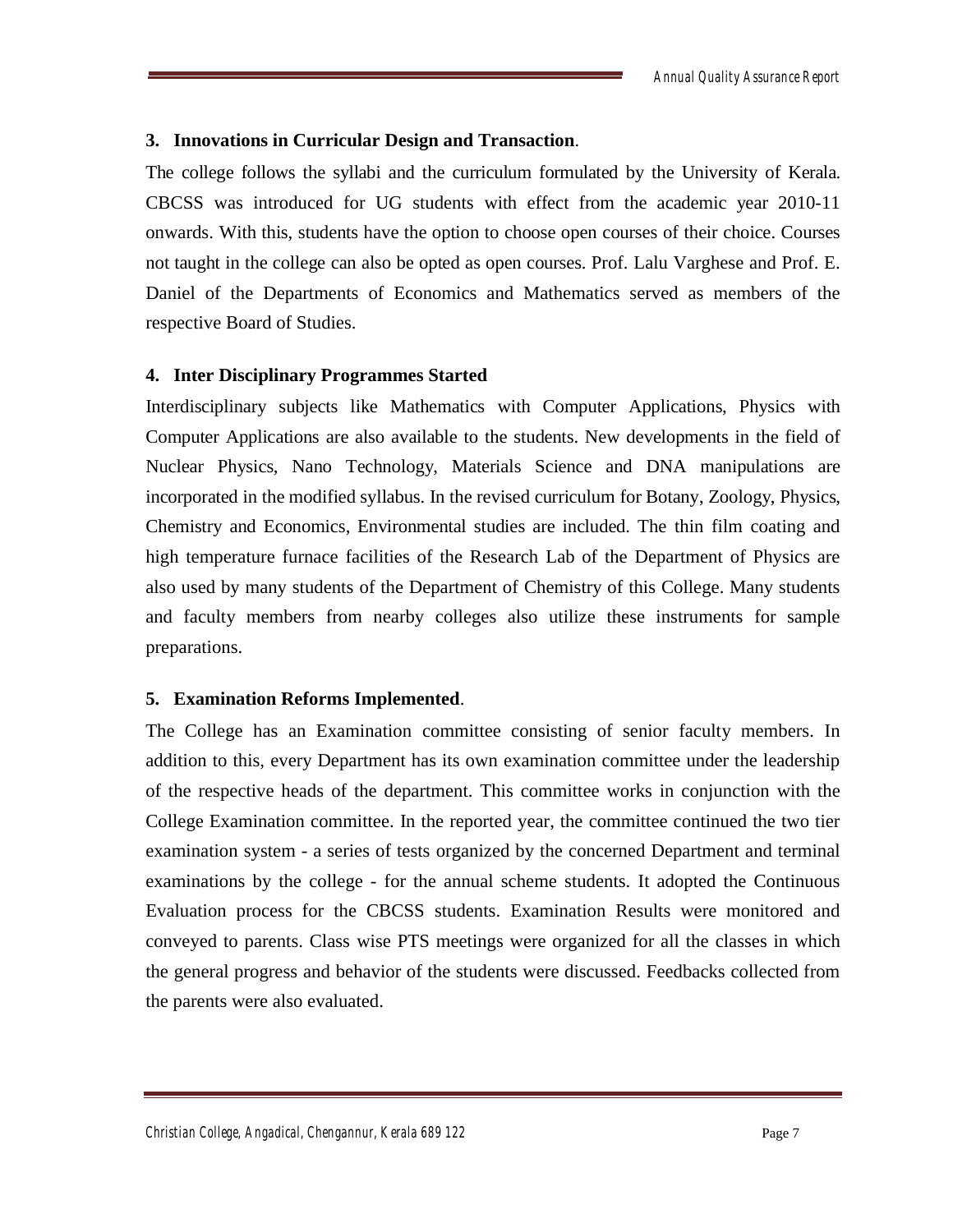# **6. Candidates Qualified NET/ GATE/SET** etc.

Post graduate students are encouraged to appear for NET, GATE and SET examinations. Three students qualified for JRF/CSIR/NET during 2010-11.

# **7. Initiative Towards Faculty Development Programme**

Three faculty members of the college were granted FDP scheme of the University Grants Commission during the XI plan. Sri. A. Abraham [Physics] and Smt. Jisha John [Economics] are continuing their research utilizing the FDP scheme. Sri. Hysen Thomas [Physics] has just been granted study leave for pursuing Ph.D. under FDP. Ten members of the faculty are utilizing the college infrastructural facilities for part-time research work.

# **8. Total Number of Seminars/ Workshops conducted**.

# *A. Seminars Organized by Departments and College*

- 1. Department of Economics organized a National Seminar on "Global Financial Crises, Policy Solutions, Lessons and Future Options" during August 11-13, 2010 under the sponsorship of the UGC. Dr. A. Jayakrishnan, Hon. Vice Chancellor, University of Kerala inaugurated the seminar in the meeting presided over the Manager Rt. Rev. Dr. Zacharias Mar Theophilus Suffragan Metropolitan. Dr. K. Ramachandran Nair, Dr. V. Nagarajan Naidu, Dr. V. Loknathan, Dr. Rajendran, Dr. V. Mathew Kurien and Dr. Manju S. Nair led the different technical sessions. Twenty two papers were presented by the participants. Dr. M. Jayaprakas, Director, College Development Council gave the valedictory message.
- 2. Department of English organized a workshop on English Language Teaching for High School and Higher Secondary School teachers during 1-3 July, 2010 under the sponsorship of the UGC. Prof. G. Radhakrishna Pillai, Former Professor, EFL University, Hyderebad inaugurated the workshop. Dr. Maya Dutt, Dr. C. S. Philipose, Dr. M. S. Geetha, Dr. Rajeswary P. J. and Dr. A. P. John led different sessions.
- 3. Department of Physics organized Physics Enrichment classes for Higher Secondary teachers during 14-16 July 2010 under the sponsorship of UGC. Dr. K. P. Satheesh, Principal, Govt. College, Mokary inaugurated the workshop. Prof. O. S. Sebastian, Dr. George Varghese and Dr. V. Biju led the different sessions.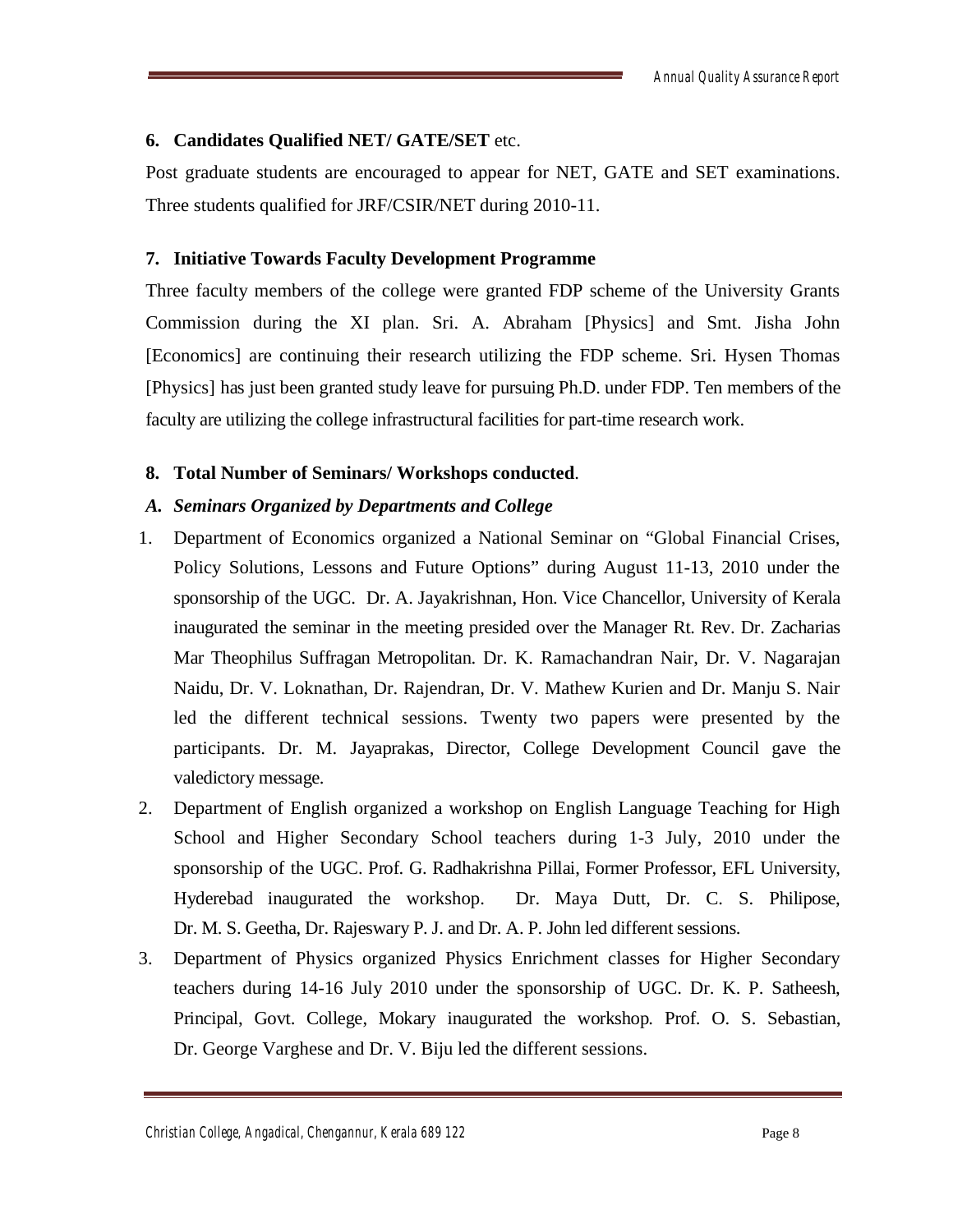- 4. A one day seminar on "Intellectual Property Rights" was held on  $20<sup>th</sup>$  July 2010 for teachers and PG students of the college under the sponsorship of the Kerala State Council for Science, Technology and Environment. Adv. C. N. Ammanji inaugurated the seminar. Dr. Bismi Gopalakrishnan, Dr. Sindu Thulaseedharan and Dr. Safikh S. led the different sessions.
- 5. Social Science Departments of the college organized a talk on "India and the World Today" on 14<sup>th</sup> December 2010. Former Indian Ambassador in USA and Executive Director of Inter Atomic Energy Agency Sri. T. P. Sreenivasan delivered the talk.
- 6. Lecturers on "Marriage: Vows and Laws" was conducted for the  $2<sup>nd</sup>$  year degree students under the auspices of KCC and Mar Thoma Yuvajana Sakhyam on 27.07.2010. Most Rev. Abraham Mar Seraphy and Adv. Mirash Alexander delivered lecturers.
- 7. A three day workshop on "Tensor analysis" for Physics Post Graduate students was organized by the Department of Physics from 2-4, February 2011. Prof. O.S. Sebastian led the workshop.
- 8. Dr. Laly A. Pothen delivered a lecture on "Nano Composites and its applications" in connection with the inauguration of the Chemistry Association.
- 9. A one day workshop on "Tissue Culture, Mushroom and Vegetative Propagation" was organized for final year Botany students at Krishi Vijnan Kendra, Thelliyoor on 15<sup>th</sup> June 2010.
- 10. A lecture was organized by the Department of Mathematics on  $16<sup>th</sup>$  February 2011 on 'Fuzzy Sets'. Dr. Mathews M. George, B.A.M. College, Thuruthicad presented the paper.
- 11. A talk on Forensic Biology and its importance in Criminal Investigation was organized by the Department of Zoology in connection with the inauguration of Zoology Association on  $12<sup>th</sup>$  August 2010.. Dr. R. Vinod Kumar, Assistant Director, State Forensic Laboratory, Thiruvananthapuram delivered the talk.
- 12. Department of Botany organized a one day seminar on "Nutritional Value of Coconut and Coconut Products" under the sponsorship of the Coconut Development Board on 11<sup>th</sup> March 2011. Sri. Thomas Mathew, Chief Coconut Development Officer, Kochi, inaugurated the seminar. Sri. Varghese C. Thomas, Chief Sub Editor, Malayala Manorama daily gave the key note address.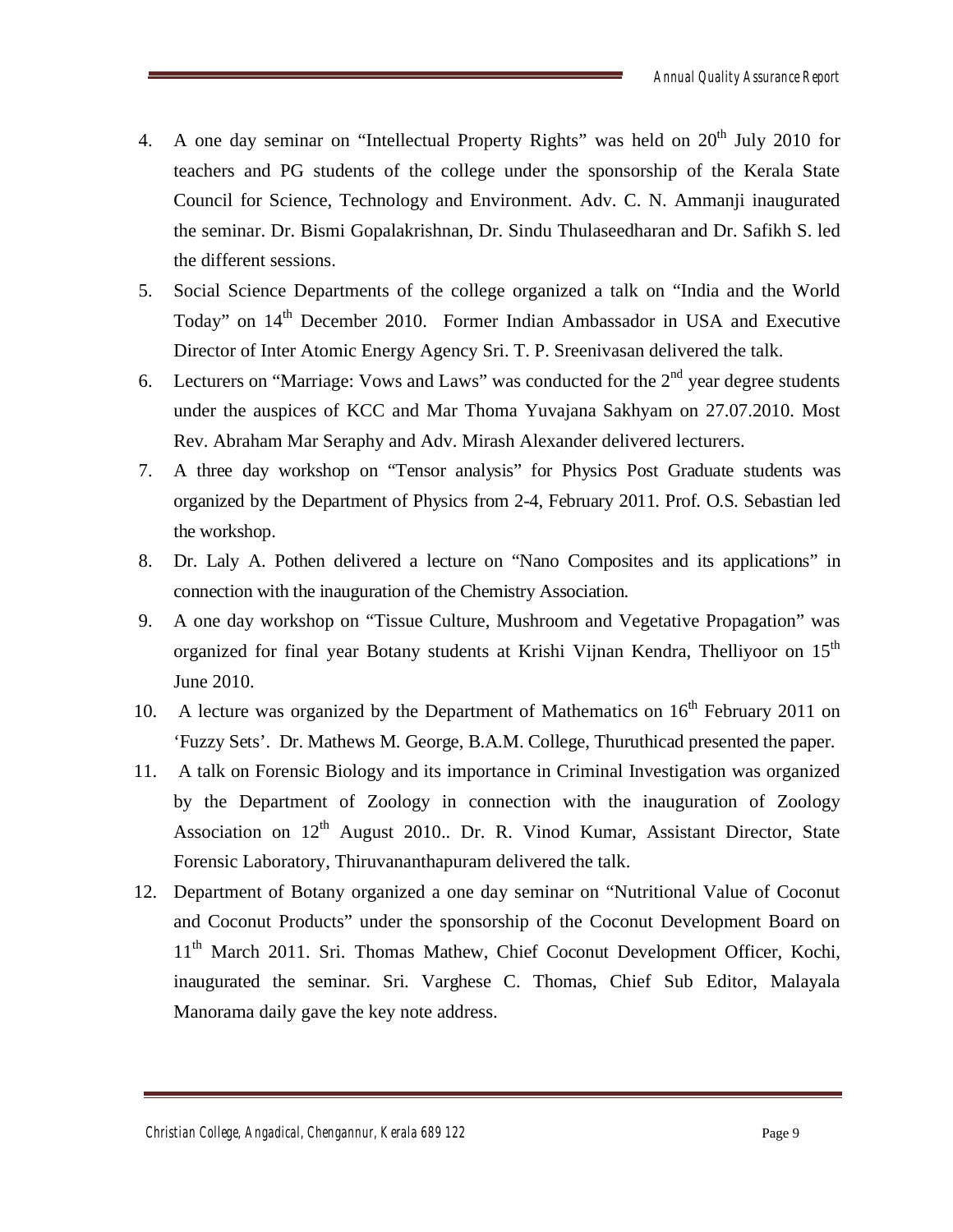- 13. Science Day celebrations were held on  $28<sup>th</sup>$  February 2011 under the sponsorship of Kerala State Science and Technology & Environment. Prof. Dr. N. Padmanabhan, IISER, Thiruvanthapuram gave the key note address.
- 14. A talk on "Cultural Impact of the Portuguese in Kerala" was organized by the Department of History on 23rd September 2010. Dr. Varghese Perayil, St. Cyril's College, Adoor was the speaker.

# *B. Other Programs Organized During 2010-11*

- 1. Christmas Carol Service was conducted on 13.12.2010. Rt. Rev. Dr. Euyakim Mar Coorilos Episcopa delivered the Christmas message. Students of the Department of English won first prize in the department wise singing competition in connection with the Christmas carol.
- 2. Holy Communion was celebrated by Very Rev. K. S. Mathew on  $3<sup>rd</sup>$  January 2011 at 8:30 am in the college chapel. Rt. Rev. Dr. Zacharias Mar Theophilus Suffragan Metropolitan delivered the New Year message.
- 3. Suvarna Jubilee scholarships worth Rs. 10,000/- per year were also distributed to six students on 17th September 2010 by Rt. Rev. Dr. Zacharias Mar Theophilus Suffragan Metropolitan.
- 4. A Quiz programme on "Kerala history, Culture and Current Affairs" was organized by History Department on  $11<sup>th</sup>$  November, 2010 in connection with the Kerala Day celebrations. Twenty nine teams participated in it.
- 5. Post Graduate Students of the Department of English conducted classes for the students of relief LP School, Chengannur in connection with the outreach programme. The pupils were given study materials. Uniform and umbrella were distributed to the 25 students of Government on 23rd December 2010 by the college expending Rs. 12500/- collected from the teachers under the leadership of the Department of English.
- 6. Prof. Babu Zachariah inaugurated the activities of the English Association on  $30<sup>th</sup>$  July 2010.
- 7. Ozone day was celebrated on  $16<sup>th</sup>$  September 2010. A painting competition and elocution competition were conducted for the students and trees were planted in the campus.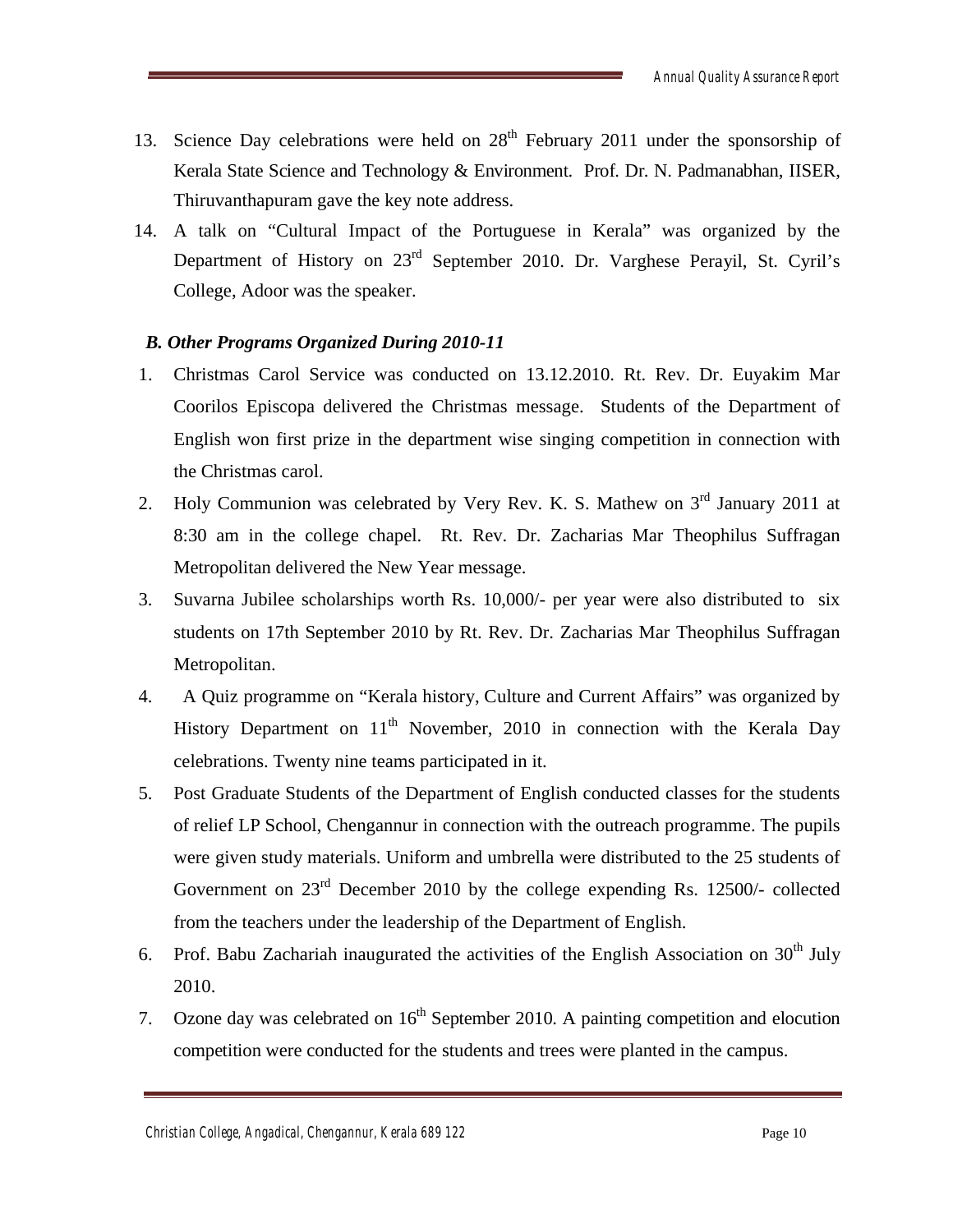- 8. An inter departmental quiz as well as cartoon drawing competition were arranged in connection with the Wild Life Week celebration during the first week of October 2010.
- 9. World Aids day was observed on  $1<sup>st</sup>$  December 2010.
- 10. An exhibition "Zoo Fest 2011" was organized by the Department of Zoology on  $24<sup>th</sup>$ January 2011 for School and College students
- 11. Intercollegiate Quiz and Paper Presentation competitions were organized by the Department of Economics on  $27<sup>th</sup>$  January 2011. Many colleges participated. Trophies and cash prizes were distributed to the winners.
- 12. Final year B. A. English students compiled an anthology of the profiles of Nobel Prize winners in Literature viz., 'Nobel Vignettes'. They have edited a book on 'History of English literature' which would serve as a reference source for future students.
- 13. Principal and 12 members of the faculty attended the National Conference of College Teachers on 'Leadership in Education Today' organized by the Higher Education Commission of the Mar Thoma Church and Ruth Cohn Institute International for Theme Centered Interaction during 10-12 September 2010 at Mar Thoma Camp Centre, Munnar.
- 14. Gardening day was organized by the Department of Botany on  $8<sup>th</sup>$  October 2010 and planted many medicinal plants in the Botanical garden.
- 15. International women's day celebrations were conducted on  $8<sup>th</sup>$  March 2011. Dr. Sherly Varghese delivered the key note address.
- 16. Arts festival of the college was held on  $10^{th}$  February 2011.
- 17. College hosted the sports competitions conducted by the Chengannur Municipal Council on  $18<sup>th</sup>$  December 2010 in connection "Keralothsavam'.
- 18. The non teaching staff association conducted a tour to Kanyakumari on  $14<sup>th</sup>$  January, 2011. The teaching staff members went for a picnic to Kochi on  $25<sup>th</sup>$  February 2011.
- 19. The Manager met the students and staff on  $17<sup>th</sup>$  September in the college auditorium for interaction and to receive their feelings.
- 20. Mr. Joy, Proprietor, Silanath Engineers donated 1000 note books to the college. These books were distributed to needy students of the college on 05.07.2010 through the Heads of Departments.

*Christian College, Angadical, Chengannur, Kerala 689 122* Page 11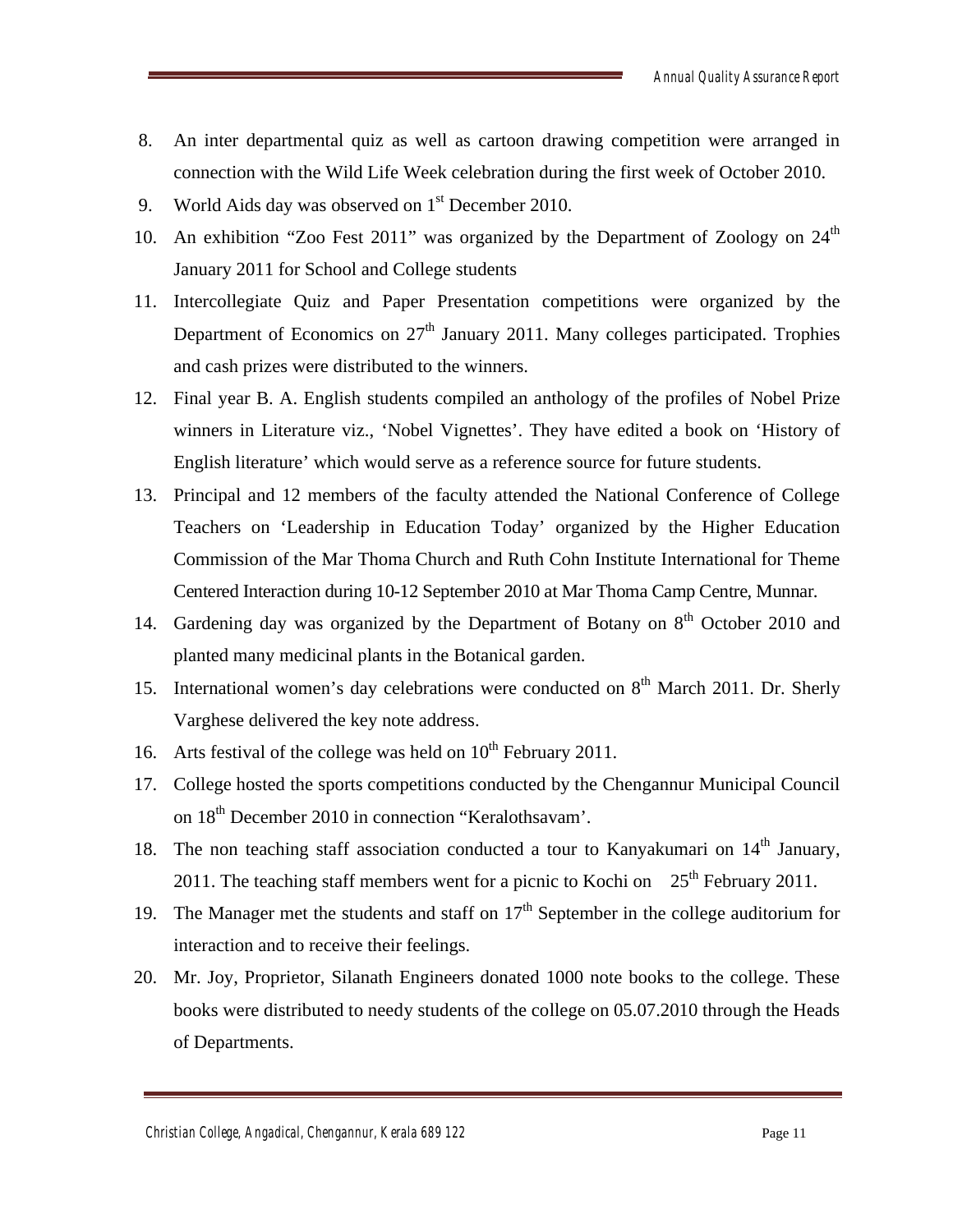- 21. Noon meal programme started during 2009-10 is continuing this year also.
- 22. Twenty students were awarded UGC Merit cum Means Scholarship worth Rs.6,000/- per year.
- 23. New computers and printers with internet facility were provided to all departments.
- 24. A new college website has been launched during the academic year.
- 25. All the students were provided students identity card with bar code.
- 26. A meeting was conducted on  $4<sup>th</sup>$  March 2011 to bid farewell to the retiring teaching and non teaching staff members under the auspices of the Teaching Staff Association. Rt. Rev. Dr. Zacharias Mar Theophilus Suffragan Metropolitan was the chief guest. The farewell meeting under the auspices of Non Teaching Staff was held on  $24<sup>th</sup>$  March 2011.
- 27. New drinking water facility purified water with cooling facility was provided.
- 28. New staff recreation room is made available.
- 29. Students Christian Movement of India supported five selected students as a part of their Fellowship Programme.

#### *Student Seminars*

As per the Syllabus of the University of Kerala every student of the Post graduate course must present a seminar for each paper, every semester. The presentations should be of one hour duration and attended by all members of the faculty concerned. The seminars held during 2010-11 were evaluated critically by the faculty members and suggestions for improvements were made. Students of the UG level were also given assignments to conduct seminar on selected topics in each papers, using ICT technology.

#### **9. Research projects**:

| SI.<br>N <sub>0</sub> | Principal<br>Investigator                            | <b>Title of the Project</b>                                                                                                                                   | Amount<br>(Rs.) | <b>Funding</b><br><b>Agency</b> |
|-----------------------|------------------------------------------------------|---------------------------------------------------------------------------------------------------------------------------------------------------------------|-----------------|---------------------------------|
|                       | Dr. Desy P. Koruthu<br>Department of Chemistry       | Thermal Studies of Metal Complexes Based<br>Cross-Linked<br>Polymer<br>Supported<br>on.<br>Ligands and its Application in Certain<br><b>Organic Reactions</b> | 50,000.00       | <b>UGC</b>                      |
| 2.                    | Prof. Mariamma Varghese<br>Department of Mathematics | Study on Differential Algebraic Equations                                                                                                                     | 40,000.00       | <b>UGC</b>                      |
| 3.                    | Nidhi Alex M. Ninan                                  | Conventional to ICT Based Libraries                                                                                                                           | 50,000.00       | <b>UGC</b>                      |

#### **List of Completed Faculty Projects**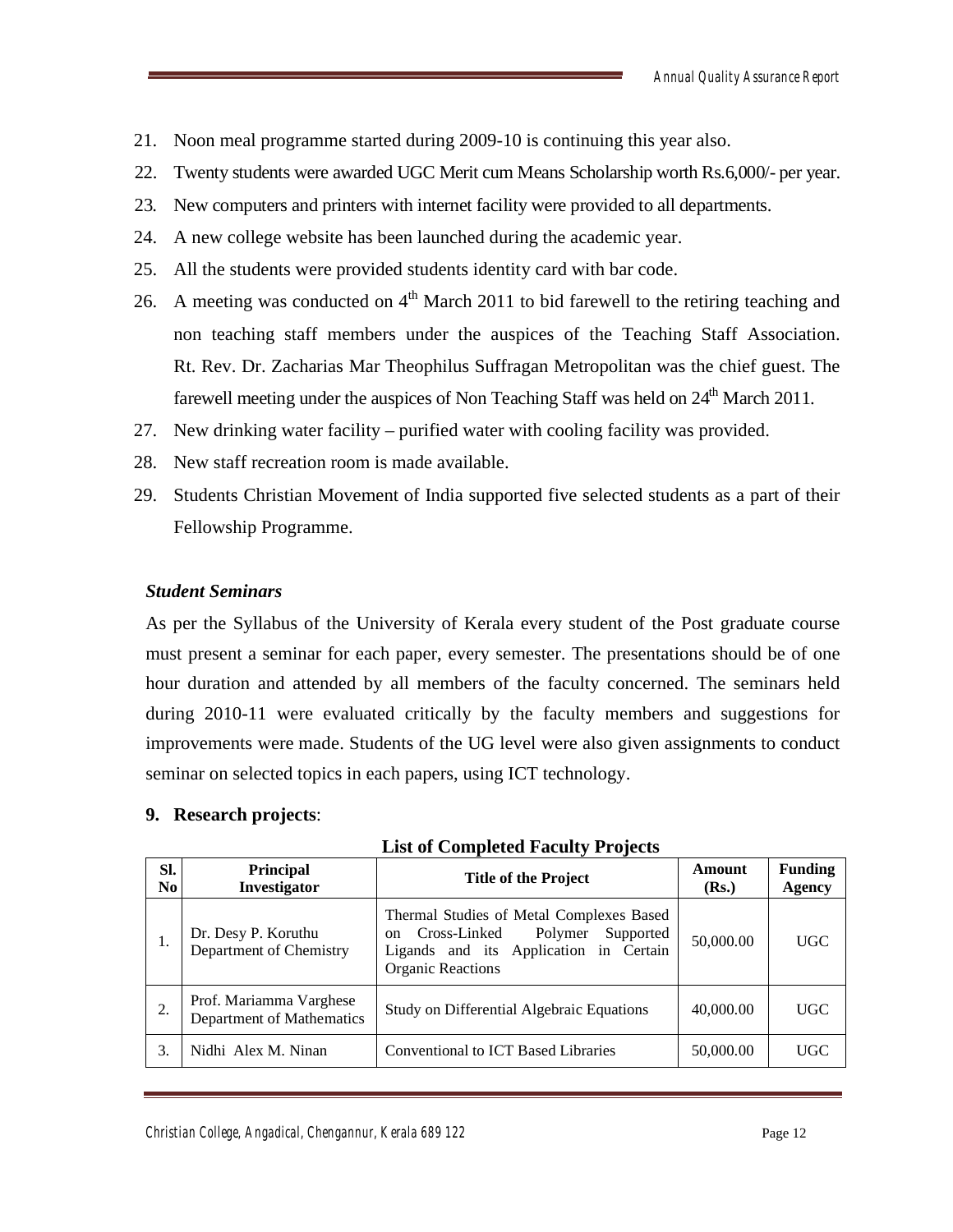| SI.<br>No. | <b>Student &amp; Principal</b><br><b>Investigators</b>              | <b>Project Title</b>                                                                            | Amount (Rs.) | <b>Funding</b><br><b>Agency</b> |
|------------|---------------------------------------------------------------------|-------------------------------------------------------------------------------------------------|--------------|---------------------------------|
| 1.         | Supriya S. Pillai<br>Dr. Desy P. Koruthu<br>Department of Chemistry | Permanganate Incorporated Cross-<br>Linked Polyacrylamide as a<br>Heterogeneous Oxidizing Agent | 9000.00      | <b>KSCSTE</b>                   |
| 2.         | Shimi T.V.<br>Dr. Desy P. Koruthu<br>Department of Chemistry        | An Investigation of the Influence of<br>Solvents and Bases on Canizzaro<br>Reaction             | 5600.00      | <b>KSCSTE</b>                   |
| 3.         | Sumesh Mohan M. S.<br>Molice Thomas<br>Department of Chemistry      | Vulcanization of Rubber using Novel<br><b>Secondary Accelerators</b>                            | 6000.00      | <b>KSCSTE</b>                   |

# **List of Completed Students Projects**

# **List of On-going Projects**

| SI.<br>N <sub>0</sub> | Principal<br>Investigator                      | <b>Title of the Project</b>                                                                                                                         | <b>Amount</b><br>(Rs.) | <b>Funding</b><br><b>Agency</b> |
|-----------------------|------------------------------------------------|-----------------------------------------------------------------------------------------------------------------------------------------------------|------------------------|---------------------------------|
|                       |                                                | <b>Major Project</b>                                                                                                                                |                        |                                 |
| 1.                    | Dr. Rani Abraham<br>Department of Chemistry    | Development of Low Cost Adsorbents<br>and Catalysts from Waste Biomass Fly<br>Ash                                                                   | 12,30,000.00           | <b>DST</b>                      |
|                       |                                                | <b>Minor Projects</b>                                                                                                                               |                        |                                 |
| 1.                    | Dr. Ligi Cherian<br>Department of Physics      | Spatio-Temporal<br>Resolution<br>of<br>Geomagnetic and Interplanetary Field                                                                         | 1,26,000.00            | <b>UGC</b>                      |
| 2.                    | Dr. Vinoy Thomas<br>Department of Physics      | Preparation,<br>Characterization<br>and<br>Realization of Bismuth Based Optical<br><b>Devices</b>                                                   | 55,000.00              | <b>UGC</b>                      |
| 3.                    | Prof. Thomas P. Thomas<br>Department of Botany | Phyto-chemical Studies of Medicinally<br>Useful Alkaloids and Steroids in<br>Selected Species of Solanacea Family                                   | 1,40,000.00            | <b>UGC</b>                      |
| 4.                    | Dr. Jyothi Kanchan<br>Department of Botany     | Cytotoxic Studies of Soluble Proteins<br>from Edibile Mushrooms of Kerala on<br>Allium Cepe                                                         | 1,40,000.00            | <b>UGC</b>                      |
| 5.                    | Prof. Thomas Alex<br>Department of Botany      | Studies on Nutritional Requirement and<br>of<br>Techniques<br>Improvement<br>on<br>Cultivation of Oyster<br>Commercial<br>Mushrooms (Pleurotus SPP) | 95,000.00              | <b>UGC</b>                      |
| 6.                    | Dr. Annies Joseph<br>Department of Zoology     | Ambient<br>of<br>Modulatory<br>Effect<br>Minerals on the Antioxidative Defense<br>Responses in Shrimps                                              | 1,80,000.00            | <b>UGC</b>                      |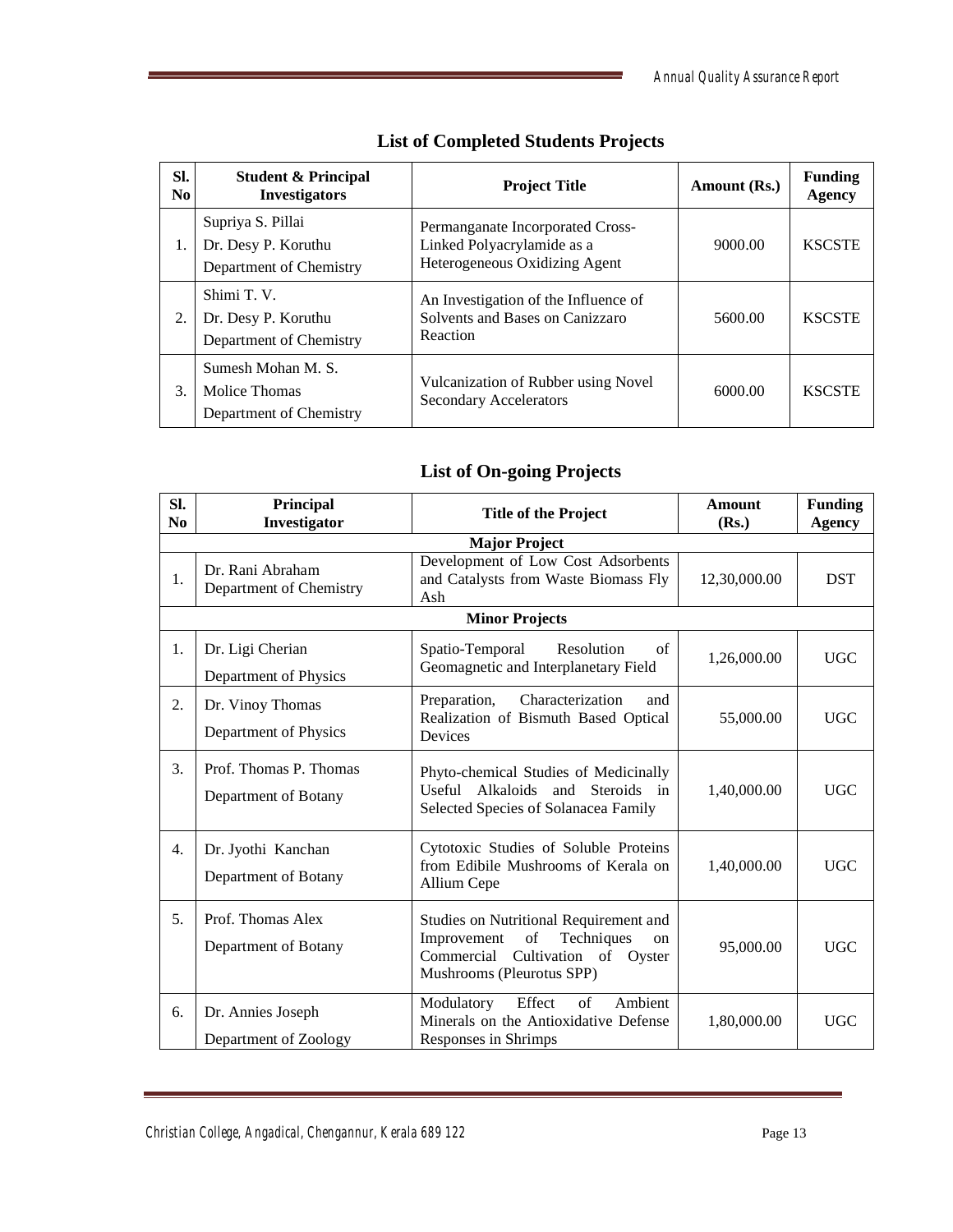| 7.  | Dr. Abhilash R.<br>Department of Zoology                 | <b>Tissue</b><br>Specific<br>Oxidative<br><b>Stress</b><br>Biomakers in Teleost Fish Exposed to<br>Paraquat.                                                                                 | 1,20,000.00 | <b>UGC</b> |
|-----|----------------------------------------------------------|----------------------------------------------------------------------------------------------------------------------------------------------------------------------------------------------|-------------|------------|
| 8.  | Prof. Preetha Karnaver<br>Department of Zoology          | Taxonomy and Diversity of Marine<br>Gastropods (Mollusca: Gastropoda) of<br><b>Kerala Coast</b>                                                                                              | 1,20,000.00 | <b>UGC</b> |
| 9.  | Dr. Johnson Baby<br>Department of Zoology                | Stress responses in the Teleost, Anavas<br>Testudineus<br>(Bloch)<br>Exposed<br>to<br><b>Endocrine Disruptors</b>                                                                            | 1,10,000.00 | <b>UGC</b> |
| 10. | Prof. Tresa Mary Chacko<br>Department of Mathematics     | Analysis of Certain priority Tandem<br>Queues                                                                                                                                                | 70,000.00   | <b>UGC</b> |
| 11. | Prof. John George Athyal<br>Department of English        | Effectiveness of Models of Teaching<br>and the Lecture Method in Teaching<br>English at the Higher Secondary Level                                                                           | 1,05,000.00 | <b>UGC</b> |
| 12. | Prof. Shalini Rachel Varghese<br>Department of English   | Attempting Environmental Justice -<br>The Literature<br>and Language<br>of<br>Sustainable Living': The Impact of<br>Writings<br>Arundhati<br>Roy's<br>on<br>Environmental Activism in India. | 50,000.00   | <b>UGC</b> |
| 13. | Prof. Lalu Varghese<br>Department of Economics           | The Social and Economic Implications<br>of Alternative Dispute Resolution<br>(ADR) System: A Case Study of<br>Cheriyanad Grama Panchayat                                                     | 75,000.00   | <b>UGC</b> |
| 14. | Prof. K. M. Abraham<br>Department of History             | Treatment of Political Prisoners in the<br>Princely State of Cochin 1935-1941                                                                                                                | 70,000.00   | <b>UGC</b> |
| 15. | Prof. Koshy Mathai<br>Department of History              | of<br>Poikayil<br>Sreekumara<br>Role<br>Gurudevan in the Upliftment of the<br><b>Backward Classes.</b>                                                                                       | 65,000.00   | <b>UGC</b> |
| 16. | Prof. Biju Thomas<br>Department of Politics              | Trends in Russian Foreign Policy and<br>Strategic Relations with India and<br>China                                                                                                          | 45,000.00   | <b>UGC</b> |
| 17. | Prof. Ruby Mathew<br>Department of Physical<br>Education | The Effects of Guided Systematic<br>Aerobic Dance Programme on the Self-<br>esteem of Female College Students.                                                                               | 70,000.00   | <b>UGC</b> |

# **10. Patents Generated if Any:**

Dr. R. Jayakrishnan Department of Physics, applied for a patent for his research work in the field of silicon based solar cells. He developed a technology which enabled the improvement of c-Si solar efficiency by 0.2%.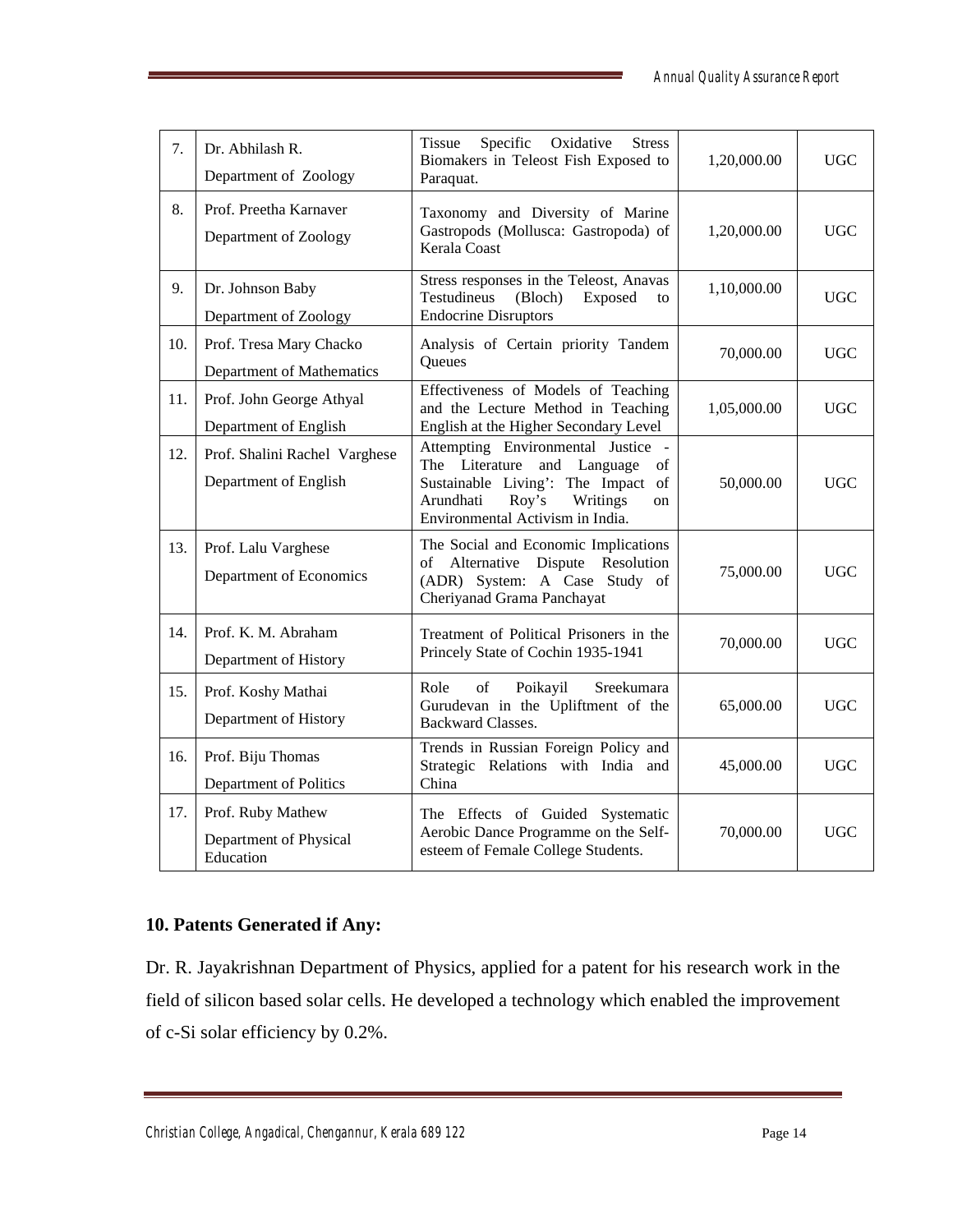# **11. New Collaborative Research Program**:

Collaboration with renowned institutes/Universities like IIT Bombay, M. G. University, Kottayam, Mysore University, Cochin University of Science & Technology, University of Kerala and an industry namely Tata BP Solar India Ltd has enabled the institution to produce research publications. The College has also constituted an external research monitoring committee consisting of faculty from Cochin University of Science and Technology, Calicut and Mahatma Gandhi University.

The college has made collaboration with various departments of other colleges like Mar Thoma College, Thiruvalla, St. Thomas College, Kozhencherry, St. Berchmans College, Changanacherry, Sree Narayana College, Kollam, MSM College, Kayamkulam, NSS College, Changanacherry, etc. to carry out PG student projects for mutual benefit and better performance.

| Sl.<br>No.       | <b>Title of the Project</b>                                                                                                                                          | <b>Amount Allocated</b><br>(Rs.)<br>& Funding Agency | Department &<br><b>Period of Project</b> | Name of PI and<br>$Co-PI$ |
|------------------|----------------------------------------------------------------------------------------------------------------------------------------------------------------------|------------------------------------------------------|------------------------------------------|---------------------------|
| 1.               | for Improvement<br>of<br>Fund<br>Infrastructure<br>S&T<br>in<br>Universities<br>Higher<br>and<br><b>Education Institutions</b>                                       | 24,00,000.00<br><b>DST</b>                           | Dept. of Physics<br>$(2008-13)$          | Dept. of Physics          |
| 2.               | Development of Low Cost<br>Adsorbents<br>and<br>Catalysts<br>from Waste Biomass Fly Ash                                                                              | 12,30,000.00<br><b>DST</b>                           | Dept of Chemistry<br>$(2010-12)$         | Dr. Rani Abraham          |
| 3.               | Cytotoxic Studies of Soluble<br>from<br>Proteins<br>Edibile<br>Mushrooms of Kerala on<br>Allium Cepe                                                                 | 1,40,000.00<br><b>UGC</b>                            | Dept. of Botany<br>$(2011-13)$           | Dr. Jyothi Kanchan        |
| $\overline{4}$ . | <b>Nutritional</b><br><b>Studies</b><br>on<br>Requirement and Improvement<br>of Techniques on Commercial<br>Cultivation<br>of<br>Oyster<br>Mushrooms (Pleurotus SPP) | 95,000.00<br><b>UGC</b>                              | Dept. of Botany<br>$(2011-13)$           | Prof. Thomas Alex         |
| 5.               | Specific Oxidative<br>Tissue<br>Stress Biomakers in Teleost<br>Fish Exposed to Paraquat.                                                                             | 1,20,000.00<br><b>UGC</b>                            | Dept. of Zoology<br>$(2011-13)$          | Dr. Abhilash R.           |
| 6.               | Role of Poikayil Sreekumara<br>Gurudevan in the Upliftment<br>of the Backward Classes.                                                                               | 65,000.00<br><b>UGC</b>                              | Dept. of History<br>$(2011-13)$          | Prof. Koshy Mathai        |

# **12. Research Grants Received from Various Agencies**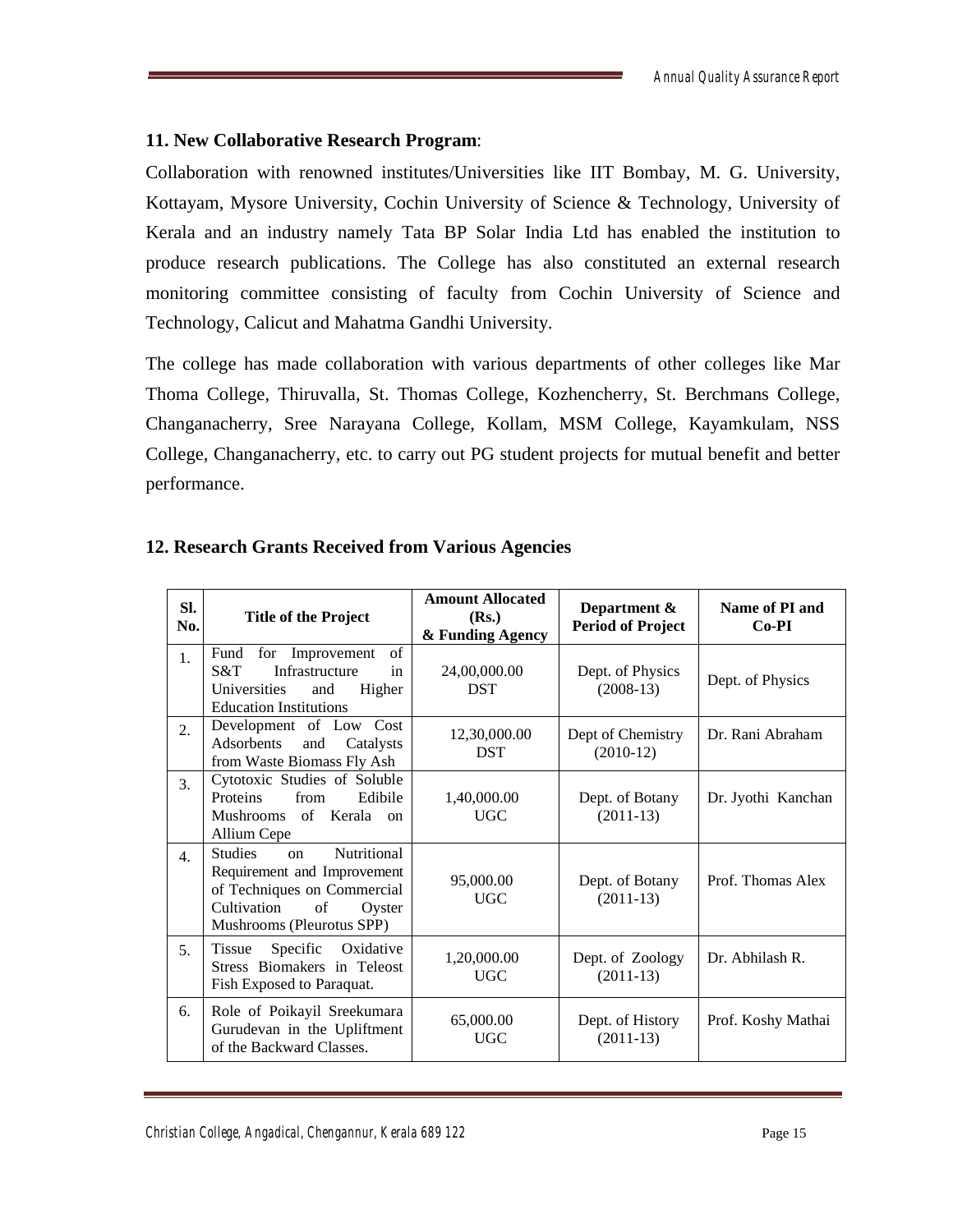# **13. Details of Research Scholars and Research Activities**

# *Research Activities*

- Dr. Desy P. Koruthu, Department of Chemistry has completed her minor research project entitled *'Thermal Studies of Metal Complexes based on cross linked polymer supported legends and their Application in Certain Organic Reactions'* amounting to Rs.50,000/- sanctioned by the U.G.C.
- Mrs. Mariamma Varghese, Department of Mathematics has completed her minor research project entitled *'Study on Differential Algebraic Equations'* amounting to Rs.40,000/- sanctioned by the U.G.C.
- Mr. Nidhi Alex M. Ninan, Librarian has completed his minor research project entitled *"Conventional to ICT Based Libraries"* amounting to Rs.50,000/- sanctioned by the U.G.C.
- Mr. Thomas Alex, Department of Botany is continuing his minor research project entitled *"Studies on Nutritional Requirement and Improvement of Techniques on Commercial Cultivation of Oyster Mushrooms (Pleurotus SPP)"* amounting to Rs.95,000/- sanctioned by the U.G.C.
- Mr. Lalu Varghese, Department of Economics is continuing his minor research project entitled *"The Social and Economic Implications of Alternative Dispute Resolution (ADR) System: A Case Study of Cheriyanad Grama Panchayath"* amounting to Rs.75,000/- sanctioned by the U.G.C.
- Mr. K. M. Abraham, Department of History is continuing his minor research project entitled "*Treatment of Political Prisoners in the Princely state of Cochin during 1935 - 1941"* amounting to Rs.70,000/- sanctioned by the U.G.C.
- Dr. Johnson Baby, Department of Zoology is continuing his minor research project entitled *"Struss Responses in the Teleost, Anavas Testudineus (Bloch) Exposed to Endocrine Distruptors"* amounting to Rs.1,10,000/- sanctioned by the U.G.C.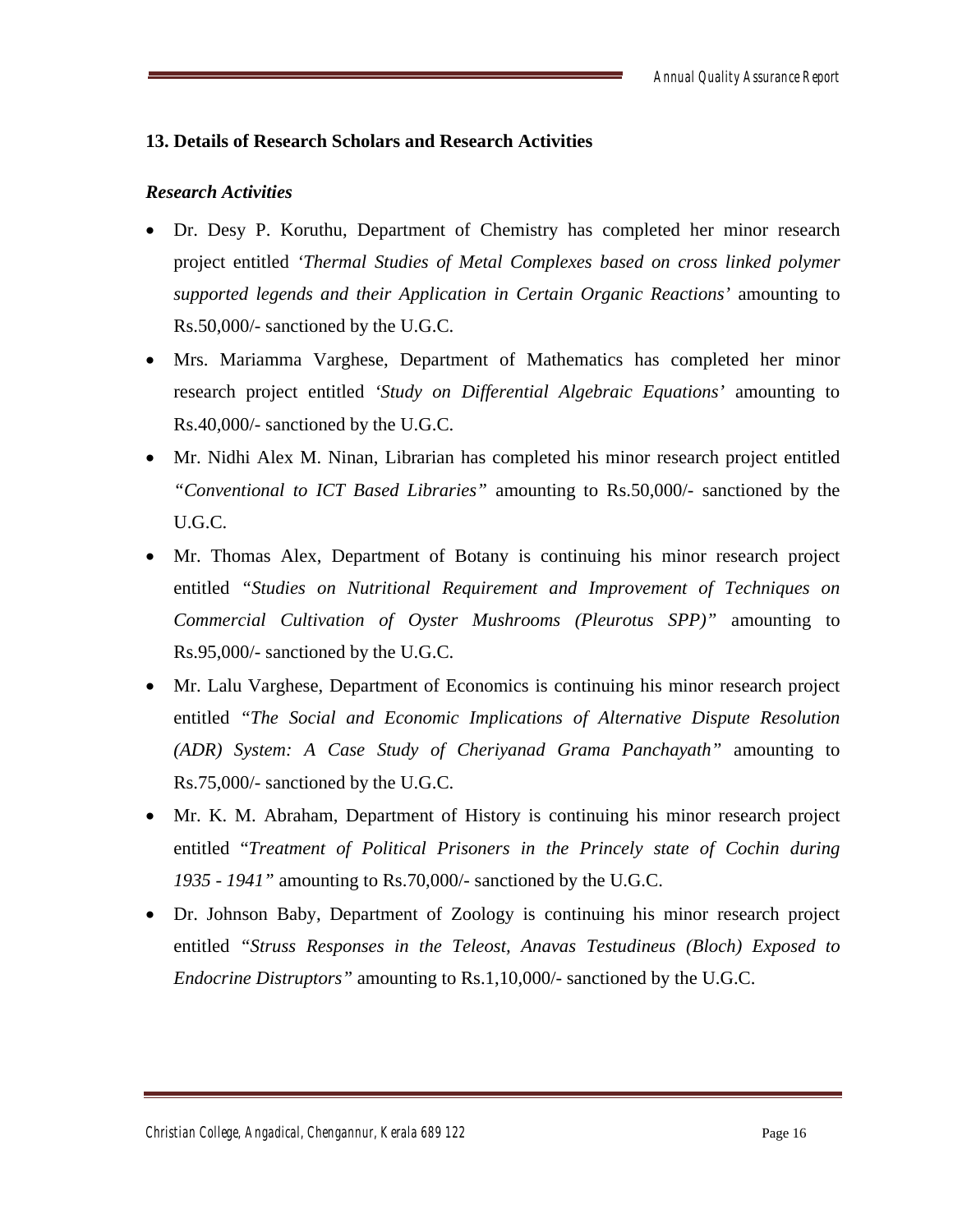- Dr. Ligi Cherian, Department of Physics is continuing her minor research project entitled *"Spatio-Temporal Resolution of Geomagnetic and Interplanetary Field Compodence"* amounting to Rs.1,26,000/- sanctioned by the U.G.C.
- Dr. Vinoy Thomas, Department of Physics is continuing his minor research project entitled "*Preparation, Characterization and realization of Bismuth Based Optical Devises*" amounting to Rs.55,000/- sanctioned by the U.G.C.
- Mrs. Ruby Mathew, Department of Physical Education is continuing her minor research project entitled *"The Effects of Guided Systematic Aerobic Dance Programme on the Self Esteem of Female College Students*" amounting to Rs.70,000/- sanctioned by the U.G.C.
- Mrs. Shalini Rachel Varghese, Department of English is continuing her minor research project entitled "*Attempting Environmental Justice – the Literature and Language of Sustainable Living*" amounting to Rs.50,000/- sanctioned by the U.G.C.
- Mr. John George Athyal, Department of English is continuing his minor research project entitled "*Effectiveness of Models of Teaching and Lecture Method in teaching English at the Higher Secondary Level"* amounting to Rs.1,05,000/- sanctioned by the U.G.C.
- Dr. Biju Thomas, Department of Politics is continuing his minor research project entitled *"Trends in Russians Foreign Policy and Strategic Relation with India and China"* amounting to Rs.45,000/- sanctioned by the U.G.C.
- Mrs. Annies Joseph, Department of Zoology is continuing her minor research project entitled "*Modulatory Effect of Ambient Minerals on the Anti Oxidative Defense Responses in Shrimps*" amounting to Rs.1,80,000/- sanctioned by the U.G.C.
- Mrs. Preetha Karnaver, Department of Zoology is continuing her minor research project entitled *"Taxonomy and Diversity of Gastropods (Mollusca: Gastropoda) of Kerala Coast*" amounting to Rs.1,20,000/- sanctioned by the U.G.C.
- Ms. Tresa Mary Chacko, Department of Mathematics is continuing her minor research project entitled *"Analysis of Certain Priority Queuing Systems*" amounting to Rs.75,000/- sanctioned by the U.G.C.
- Prof. Koshy Mathai, Department of History received a minor research project entitled*"Role of Poikayil Sree Kumara Gurudevan in the Upliftment of the Backward Class*" amounting to Rs.65,000/- sanctioned by the U.G.C.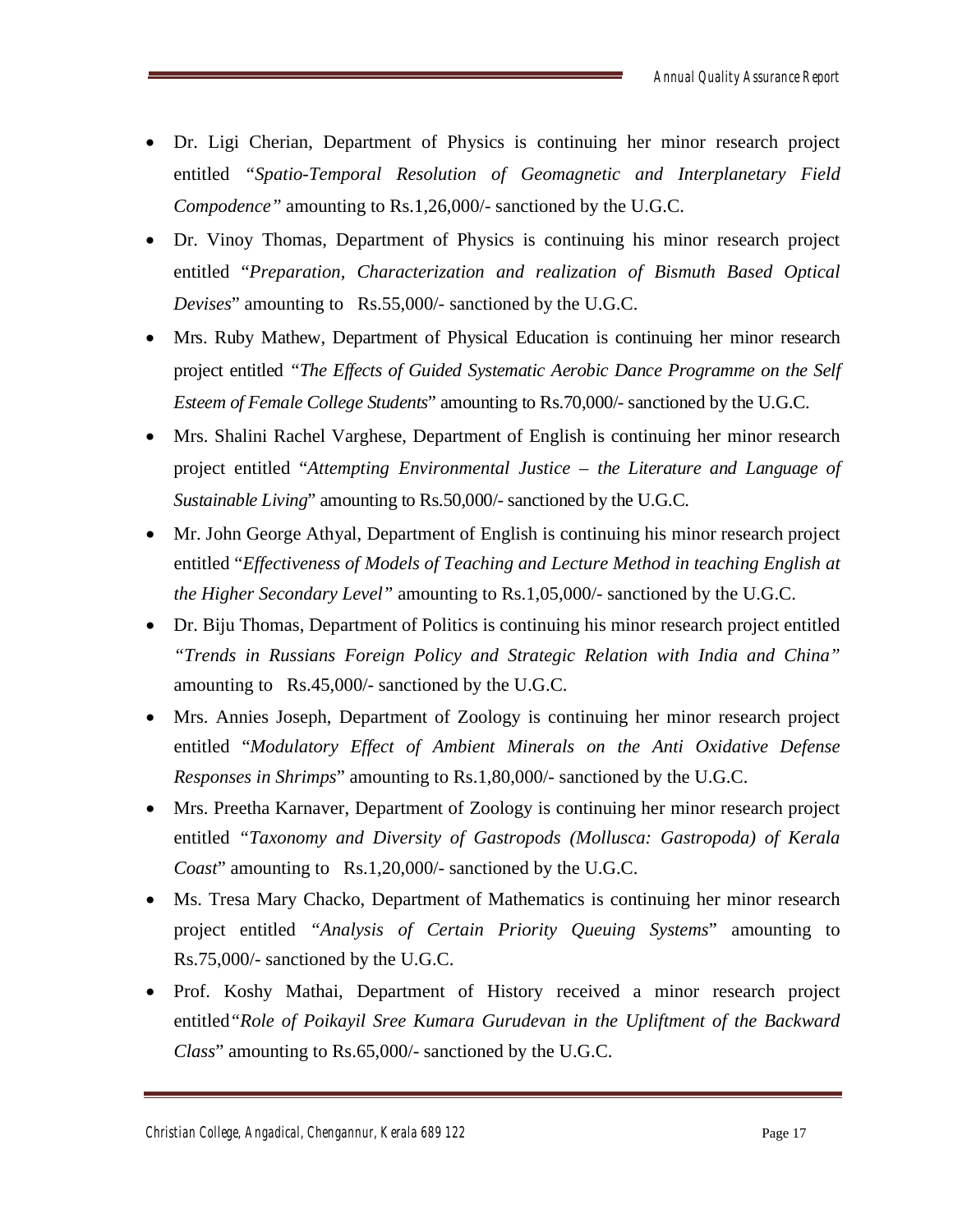- Dr. Abhilash R., Department of Zoology received a minor research project entitled *"Tissue Specific Oxidative Stress Biomakers in Teleost Fish Exposed to Paraquat*" amounting to Rs.1,20,000/- sanctioned by the U.G.C.
- Prof. Thomas P. Thomas, Department of Botany received a minor research project entitled *"Phytochemichal Studies of Medicinally Useful Alkaloids and Steroids in Selected Species of Solanaceae* " amounting to Rs.1,40,000/- sanctioned by the U.G.C.
- Dr. Jyothi Kanchan, Department of Botany received a minor research project entitled *"*Cytotoxic Studies of Soluble Proteins from Edibile Mushrooms of Kerala on Allium Cepe " amounting to Rs.1,40,000/- sanctioned by the U.G.C.
- Mrs. Jisha John [Economics] and Mr. A. Abraham [Physics] are undergoing Ph.D. studies under Faculty Development Programme of the UGC XI<sup>th</sup> plan.
- Sri. Hysen Thomas [Physics] has just been granted study leave for pursuing Ph.D. under FDP. Ten members of the faculty are doing part time research.

# **Students Research Projects**

The student projects sanctioned by Kerala State Council for Science Technology & Environment, Government of Kerala to Dr. Desy P. Koruthu and Smt. Molice Thomas, members of the faculty of the Department of Chemistry have been completed and the project reports submitted.

| SI.<br>No. | <b>Student &amp; Principal</b><br><b>Investigators</b>              | <b>Project Title</b>                                                                            | Amount<br>(Rs.) | <b>Funding</b><br>Agency |
|------------|---------------------------------------------------------------------|-------------------------------------------------------------------------------------------------|-----------------|--------------------------|
| 1.         | Supriya S. Pillai<br>Dr. Desy P. Koruthu<br>Department of Chemistry | Permanganate Incorporated Cross-<br>Linked Polyacrylamide as a<br>Heterogeneous Oxidizing Agent | 9000.00         | <b>KSCSTE</b>            |
| 2.         | Shimi T.V.<br>Dr. Desy P. Koruthu<br>Department of Chemistry        | An Investigation of the Influence of<br>Solvents and Bases on Canizzaro<br>Reaction             | 5600.00         | <b>KSCSTE</b>            |
| 3.         | Sumesh Mohan M.S.<br>Molice Thomas<br>Department of Chemistry       | Vulcanization of Rubber using Novel<br><b>Secondary Accelerators</b>                            | 6000.00         | <b>KSCSTE</b>            |

**List of Completed Students Projects**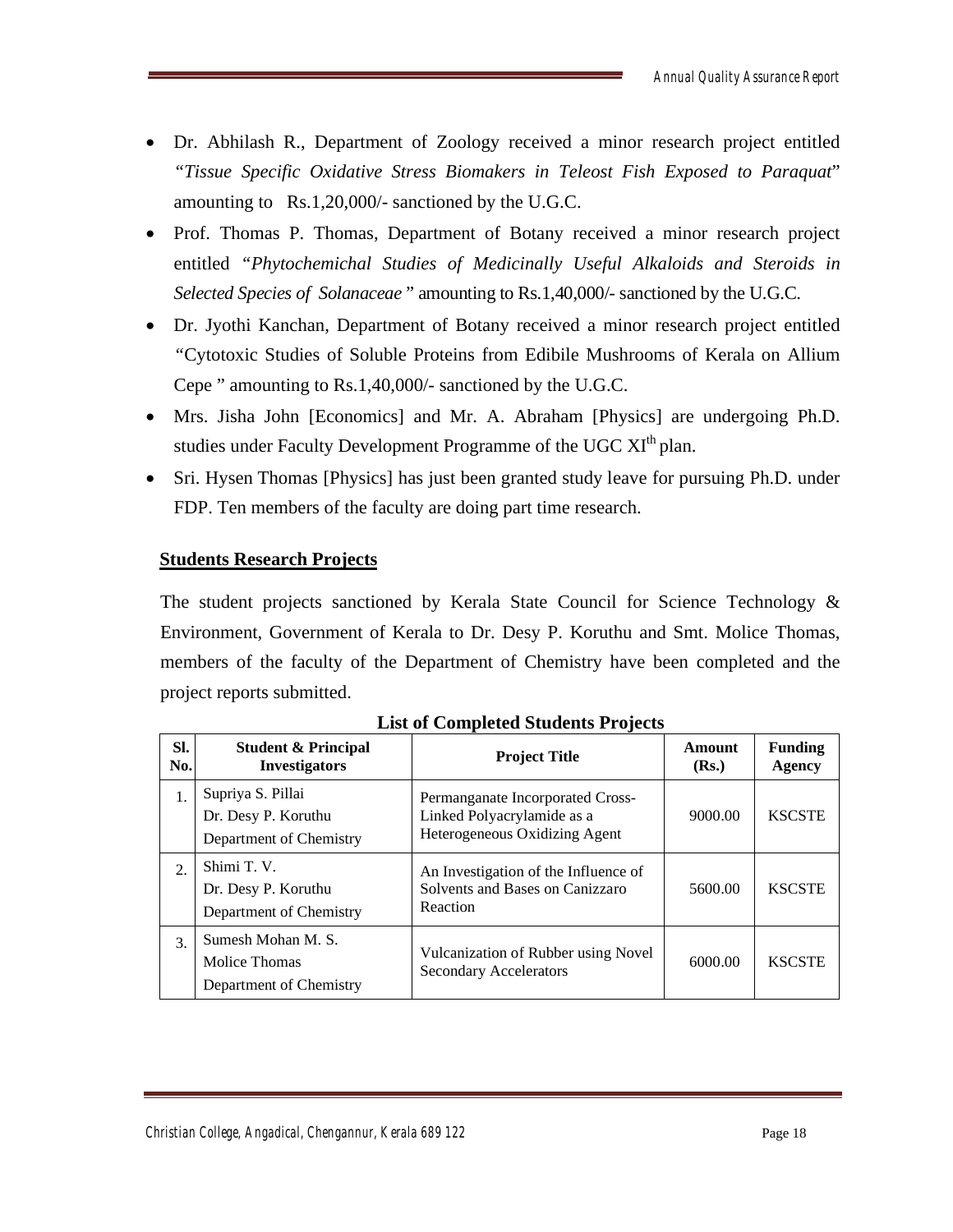# **14. Citation Index of Faculty Members and Impact Factor Publication of faculty members in peer reviewed Journals**

The following twelve teachers published fourteen research papers in accredited national/ international journals/books during the academic year.

- 1. **Jacob George,** P.R. Regi Kumar, Prathibha Vasudevan, S. Karthika, and N .V. Unnikrishnan, 'Structural and spectroscopic characterization of Ho3+ in sol-gel silica,' *J. Opto. Electronics. Adv. Mater*. 12, (2010) 1065
- 2. **Ajith Verghese George**, 'Comparative Study of the Hydrochemistry of Rivers Pampa and Manimala in Pathanamthitta and Alappuzha Districts of Kerala, *Acta Ciencia Indica*, 2010, 36  $C(2)$ , 135.
- 3. **Nirmala Varghese**, 'Displaced and Disenfranchised Female Self in *Wide Sargasso Sea*', *Update,* 2010, I (2), 73.
- 4. **John George Athyal, '**Cybernetics and Simulation', *Update,* 2010, I (2), 40. **John George Athyal**, 'Effectiveness of Group Investigation Model and Simulation Model in Teaching of English' in the online journal, *Languages in India – languageinindia.com Vol.10:1 (2010)*
- 5. **Jyothi Kanchan A. S**. , 'Substrate Specific Variation in Protein DNA and RNA Content of Different Species of Mushroom Mycelium after 21 Base Culture, *Ecochronicle* (article in press).
- 6. **Abhilash R.** 'Histopathological Alterations Induced by Sub-lethal Concentration of Thiodan on the Gill and Liver Tissues of the Fish O.mossambicus', *Res. J. of Biological Sciences*, 2011, 3(1), 12.
- 7. **Parvathy S.,** 'Service Area Approach in Credit Planning; A Need for a New Focus' *Southern Economist,* 2010, 49(14), 15.
- 8. **R. Jayakrishnan**, C. Sudha Kartha and K.P. Vijayakumar, 'Bias Voltage Controlled Photoluminescence from  $\beta$ -In2S3 Thin Films', *Materials Science in Semiconductor Processing*, S1369-8001(11) (2011).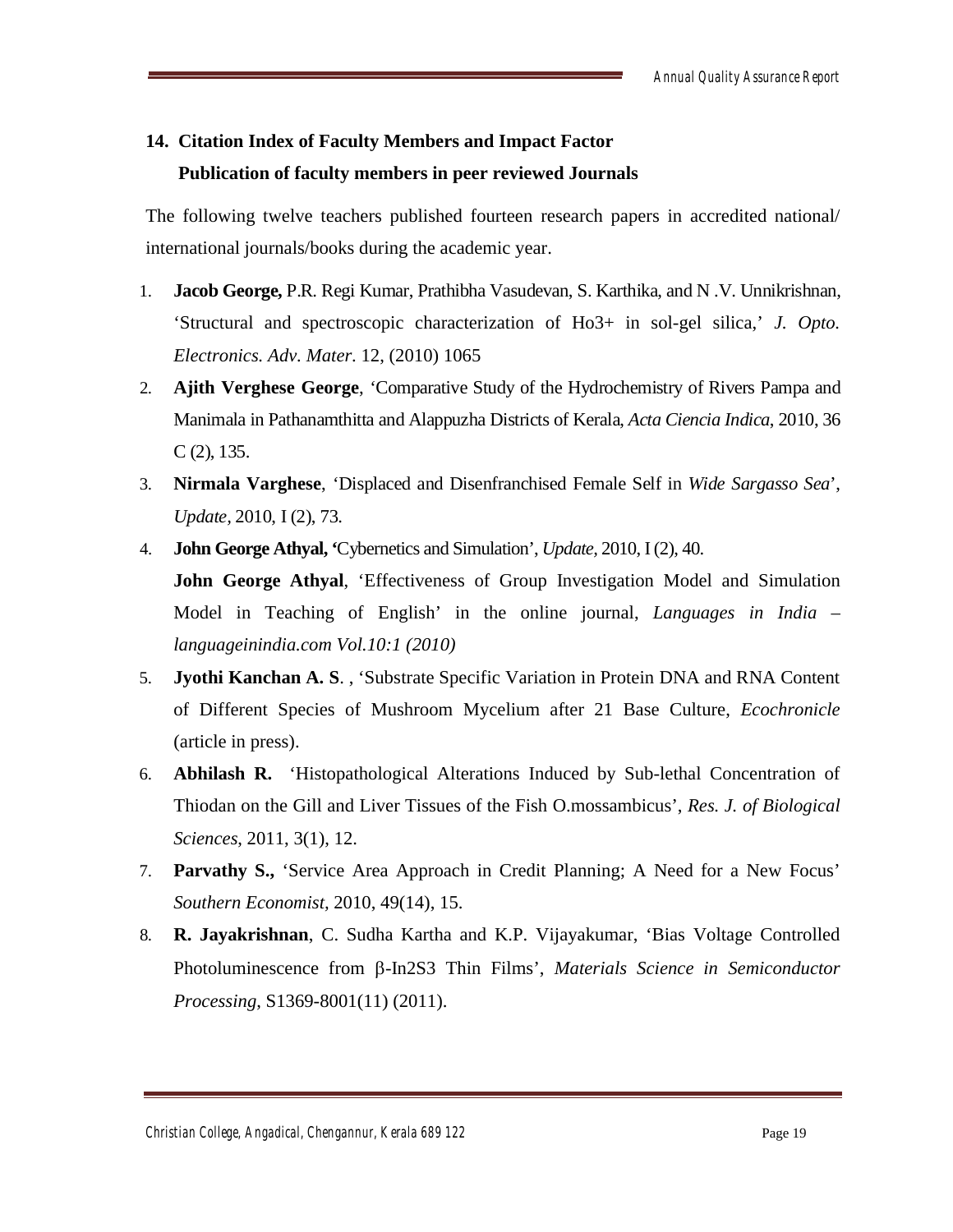- 9. **Rani Abraham,** Manju Sebastian, V. Arun, P.P. Robinson, Annu Anna Varghese, E. Suresh , K.K. Mohammed Yusuff, 'Synthesis, structural characterization and catalytic activity study of Mn(II), Fe(III), Ni(II), Cu(II) and Zn(II) complexes of quinoxaline-2-carboxalidine-2amino-5-methylphenol: Crystal structure of the nickel(II) complex', *Polyhedron* 29, (2010) 3014–3020
- 10. **Vinoy Thomas,** P.R. Regi Kumar, Jyothi Parvathy and N.V. Unnikrishnan, 'Effect of Ag nano-particles on dielectric properties of Ho<sup>3+</sup> doped silica galsses', Physica. *B,*405(2010)1513-1517

**Vinoy Thomas**, P.V. Jyothy , S. Karthika and N.V. Unnikrishnan, 'Optical characterization of CdSe/Dy3+-doped silica matrices', *Pramana*,75, (2010) 999

- 11. **A. Abraham**, **Ligi Cherian,** G. Renuka**, '**IMF-Geomagnetic Field Coupling and Vertical Varience Index', *J. GeoPhys. Res.* 115, (2010) A 01207
- 12. **Achamma Alex**, 'Violating the Violators: Timothy Findley's *The Wars*,' *English Activities Update,* I. (2010**)** No.1

# **15. Honours/Awards to the faculty**

# **University and Government Responsibilities**

- 1. Dr. Jacob George, Principal received an award for his all round contribution in the field of education instituted by JCI.
- 2. Prof. Lalu Varghese is a member of the Board of Studies (pass) of Economics of the University of Kerala.
- 3. Prof. E. Daniel is serving as the member of the Board of Studies (Pass) in Mathematics of the University of Kerala.
- 4. Dr. Ajith Verghese George is a research guide of the University of Kerala. He is also served as the President of Academy of Chemistry Teachers in Kerala.
- 5. P. V. Biju, University Union Councilor of this college during 2009-2010, was elected as executive committee member of the University Union.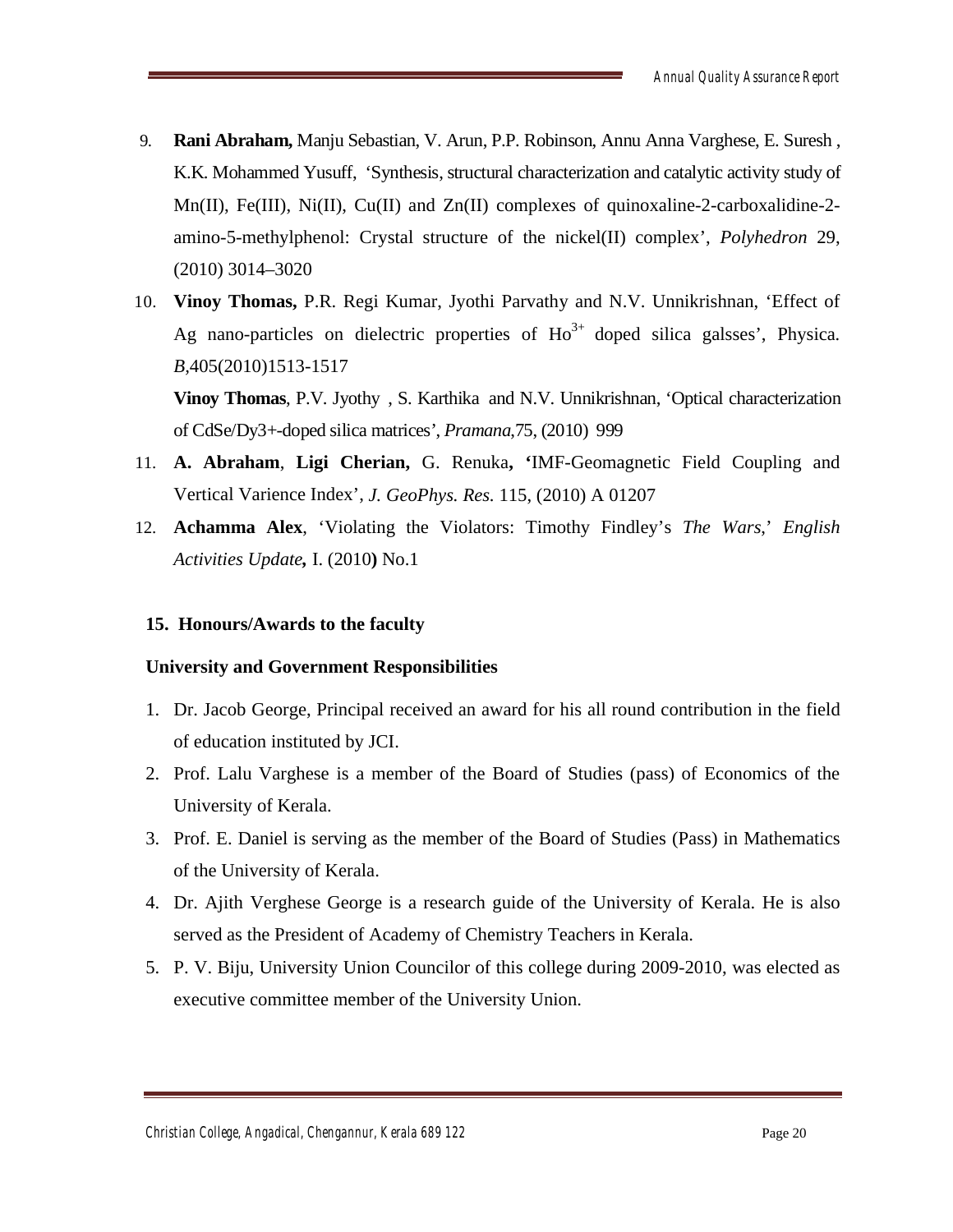# **16. Internal Resources Generated**

The general policy of the college is to offer quality of education at affordable rates even to economically backward students. Every attempt is made to minimise the financial burden of the students. The day to day expenses related to the running of the college is met from the generous contribution of Parent Teacher Association (PTA), Alumni and well wishers. The Management also provides financial assistance whenever need arises. The entire amount so received was utilized for enhancing the quality of services offered.

| Sl. No. | Source                            | Amount     |
|---------|-----------------------------------|------------|
|         | <b>Parent Teacher Association</b> | 3012679.00 |
|         | Alumni                            | 1055803.00 |
| 3       | <b>Faculty and Staff</b>          | 78000.00   |
|         | Miscellaneous                     | 144107.00  |
|         | <b>TOTAL</b>                      |            |

# **17. Details of Departments getting SAP, COSIST (ASSIST)/DST, FIST, etc., assistance/ recognition**.

The Department of Physics was sanctioned Rs. 24 1akhs as financial assistance from the Ministry of Science and Technology, Government of India for upgrading the postgraduate teaching and research facilities. The Department received Rs. 18 lakhs as the first allocation and Rs. 1.5 lakh as the second allocation. The third installment is awaited.

# **18. Community Services**.

The community service of the institution may be classified under three heads

- 1. Activities of NSS
- 2. Activities of NCC
- 3. Services offered by individual teachers
- 4. Programmes organized by Departments.
- 5. Activities of the College Union.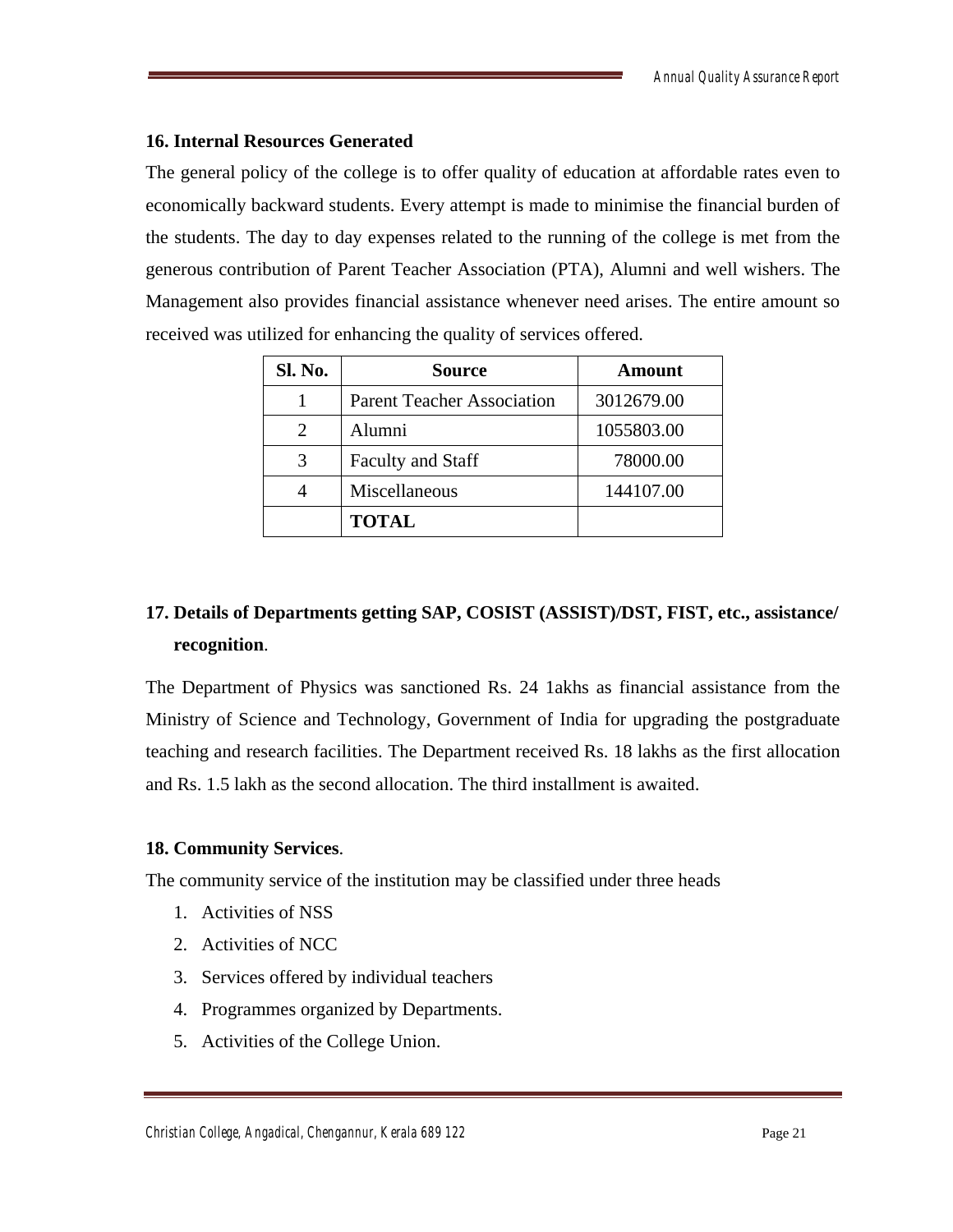#### **National Service Scheme & Red Ribbon Club**

The College has two national Service Scheme units. Volunteers N.S.S. actively participated in Leadership Training Camp, Special Youth Camp and State Level Camp on Anti-drug Campaign organized by the University. Onam was celebrated in a befitting manner. Athapukkalam and Onappattu competitions were held. The prizes were distributed to the winners.

NSS unit of the college organized a one-day legal awareness class for UG students in association with the Kerala Legal Service Society on  $13<sup>th</sup>$  January 2011. Mr. S. Harikishore I.A.S., Sub Collector, Chengannur inaugurated the seminar. Adv. C. N. Ammanchy, Adv. P. K. Ajith Kumar and Adv. Roy Philip led the classes on Marriage, Ragging and Cyber laws. Annual seven day camp of the National Service Scheme was held at AMM High School, Othera from December 24-30 with camp theme 'Youth for Environment Enrichment'. An Ayurvedic Medical Camp and free medicine distribution was conducted on 29<sup>th</sup> December in association with Karthika Nair NSS Ayurvedic Hospital, Vallamkulam.

The N.S.S. volunteers conducted an agricultural survey at Othera and helped the villagers to start kitchen gardens. A road utility satisfaction survey was also conducted in association with K.S.T.P. The NSS and the Red Ribbon Club maintains a directory of the blood groups of all the students and staff members and they have been donating blood to various hospitals as and when need arises. Sri. Biji Abraham and Dr. Abhilash R. served as Programme Officers.

# **National Cadet Corps**

The total strength of the NCC unit is 60. Apart from the regular parades on Saturdays, cadets attended three day annual training camp at D.B. College, Parumala. Ten cadets participated in para sailing competition held at Kollam. Cadets conducted a 'save energy campaign and posters were exhibited. This year 16 cadets passed the B certificate examination and 10 passed the C certificate examination. Mr. Vishal Satheesh, Sergent & II B.Sc. Mathematics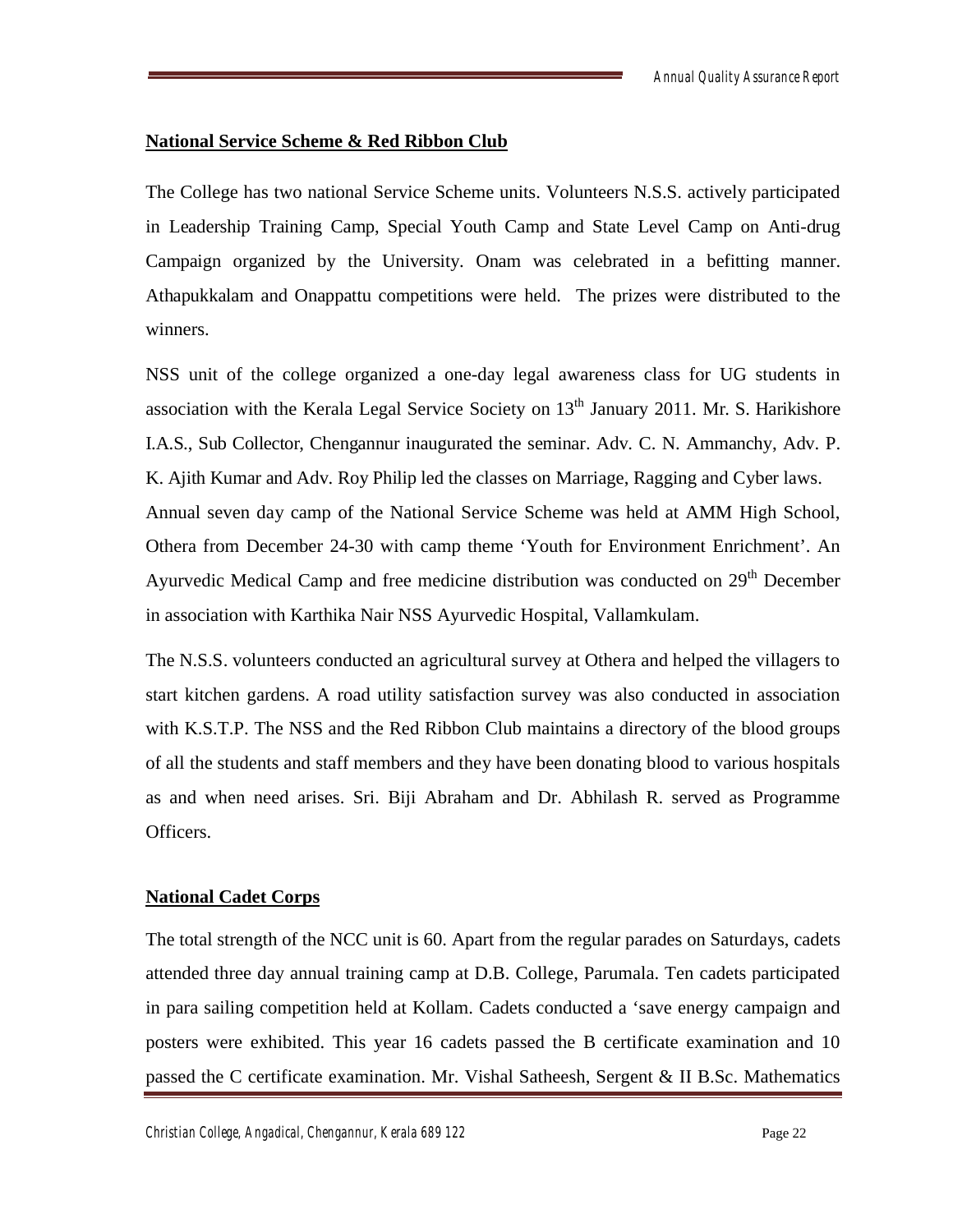student attended the Republic Day Parade 2011 at New Delhi and attended the Camp held at New Delhi from 1-29 January 2011. The following cadets participated in various national level camps:

- 1. Jinu Geevarghese (Senior Under Officer) National Integration Camp at Bhilai (13-24 Nov. 2010) and selected as Camp senior.
- 2. Mahesh S. (Sergent) National Integration Camp at Bhilai (13-24 Nov. 2010).
- 3. Manoj E. T (Sergent)- National Integration Camp at Rajastan (21-31 Oct. 2010).
- 4. Rahul M. R. All India Trekking Expedition, Maharashtra (17-27 Dec. 2010).
- 5. Arun P. S National Integration Camp at Kollam (20-31 Dec. 2010).

On the Republic Day 2011, Rt. Rev. Dr. Zacharias Mar Theophilus Suffragan Metropolitan, Manager of the college hoisted the national flag and gave the Republic Day message. An awareness programme on cancer and a lecture on climate change was conducted for the cadets. A mountaineering coaching class was conducted for the students in association with the Alappuzha District Mountaineering Association on  $8<sup>th</sup>$  January 2011 in the college. Lt. Dr. Biju Thomas is serving as the NCC Officer.

# **Programmes Organized by Departments**

- A Quiz programme on "Kerala History, Culture and Current Affairs" was organized by History Department on  $11<sup>th</sup>$  November, 2010 in connection with the Kerala Day celebrations. Twenty nine teams participated in it.
- Post Graduate Students of the Department of English conducted classes for the students of relief LP School, Chengannur in connection with the outreach programme. The pupils were given study materials. Uniform and umbrella were distributed to the 25 students of Government on  $23<sup>rd</sup>$  December 2010 by the college expending Rs. 12500/- collected from the teachers under the leadership of the Department of English.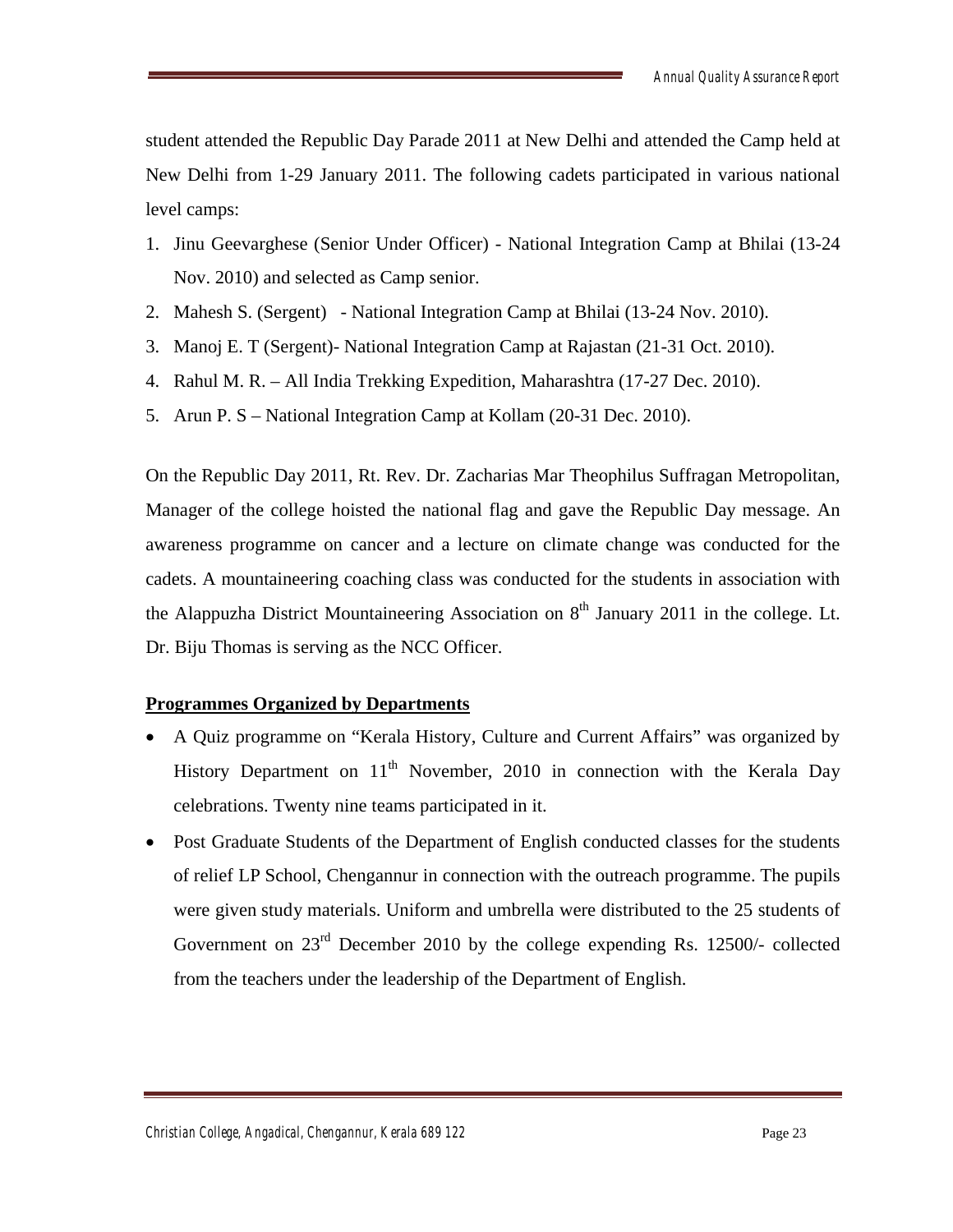- Ozone day was celebrated on  $16<sup>th</sup>$  September 2010. A painting competition and elocution competition were conducted for the students and trees were planted in the campus.
- An Inter departmental Quiz competition and Cartoon competition were arranged in connection with Wild life Week celebration during the  $1<sup>st</sup>$  week of October 2010.
- World Aids day was observed on  $1<sup>st</sup>$  December 2010.
- An exhibition "Zoo Fest 2011" was organized by the Department of Zoology on  $24<sup>th</sup>$ January 2011 for School and College students
- Intercollegiate Quiz and Paper Presentation competitions were organized by the Department of Economics on  $27<sup>th</sup>$  January 2011. Many colleges participated. Trophies and cash prizes were distributed to the winners.
- Gardening day was organized by the Department of Botany on  $8<sup>th</sup>$  October 2010 and planted many medicinal plants in the Botanical garden.

#### **College Union**

The inauguration of the College Union and Arts club was held on  $16<sup>th</sup>$  November 2010. Noted poet Prof. D. Vinaya Chandran inaugurated the activities of the College Union & Arts Club for the academic year 2010-11. Union Chairman, Govind Krishnan presided over the function. Arts Festival was conducted on  $10<sup>th</sup>$  January 2011. The College Union valedictory meeting was held on 04.03.2011. Sri. Madhu Punnapra, cine channel artist gave the valedictory message. Sri. O. S. Unnikrishnan, noted film song writer released the Magazine.

Ms. Meera Venugopal, I B.Sc. Physics student and regular participant in the acclaimed reality show 'Mambazham' of the Kairali Channel won second prize for Malayalam recitation at the Kerala University Union youth festival.

Dr. Rajan David served as the Staff Advisor to the College Union and Arts Club.

The  $47<sup>th</sup>$  college day celebrations were held on  $22<sup>nd</sup>$  February 2011 in the college auditorium. Prof. M. Thomas Mathew, noted literary critic and Vayalar awardee delivered the key note address. Retiring staff members were honored and University Rank holders were felicitated.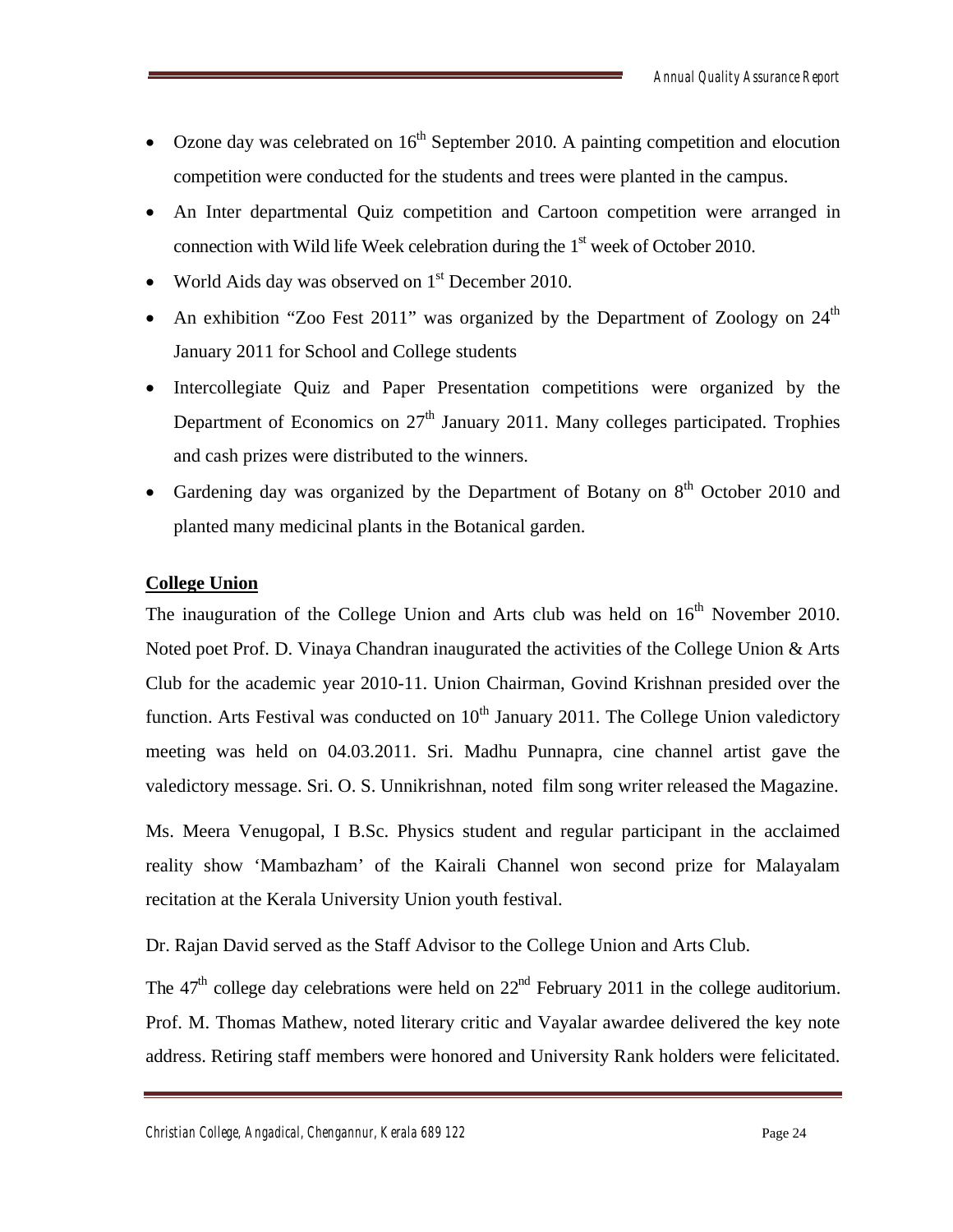Endowement prizes, Kuwait Alumni awards, U.A.E. Alumni awards, proficiency prizes and arts and sports prizes were distributed to the students. Special awards were distributed to teachers who published research papers in national/international journals and books during the academic year. Entertainment programmes followed the meeting.

#### **19. Teachers and Officers Newly Recruited**

Sri. Sujesh Baby (Chemistry) and Dr. Susan Abraham (Economics) were appointed as Assistant Professors. Sri. Sunith M.K. and Sri. Saji R. were appointed as Last Grade Servants against regular vacancies during the academic year.

#### **20. Teaching and Non-Teaching Staff Ratio**.

The present strength of the faculty members of the college is 56 including 2 substitute lecturers and 3 guest lectures. There are 31 members on the non-teaching staff. The Teaching to Non-teaching staff ratio is 2:1.

#### **21. Improvement in Library Services**

The library has a collection of 25580 books, 40 magazines, 24 national/international journals, 2100 online journals, 51000 e-books and 103 CDs. The library was fully automated with LIBSOFT during the academic year and provided with INFLIBNET facility. The staff and students were allotted separate ID and passwords for the use of INFLIBNET facility which ensures 24 hour accessibility. The automated Library was inaugurated on 17th September 2010 by the Manager. Attention was also given for improving the quality of library services. Students were encouraged to use the library facility. It was decided to issue six library cards to P.G. students. The library committee monitors the effective functioning of the library.

#### **22. New Books/Journals Subscribed and their Value**

In addition to the existing stock of books, an amount of Rs. 90,595/- was spent on procuring Books and Journals during the academic year. Books of different subjects were purchased as per the decision of the planning board.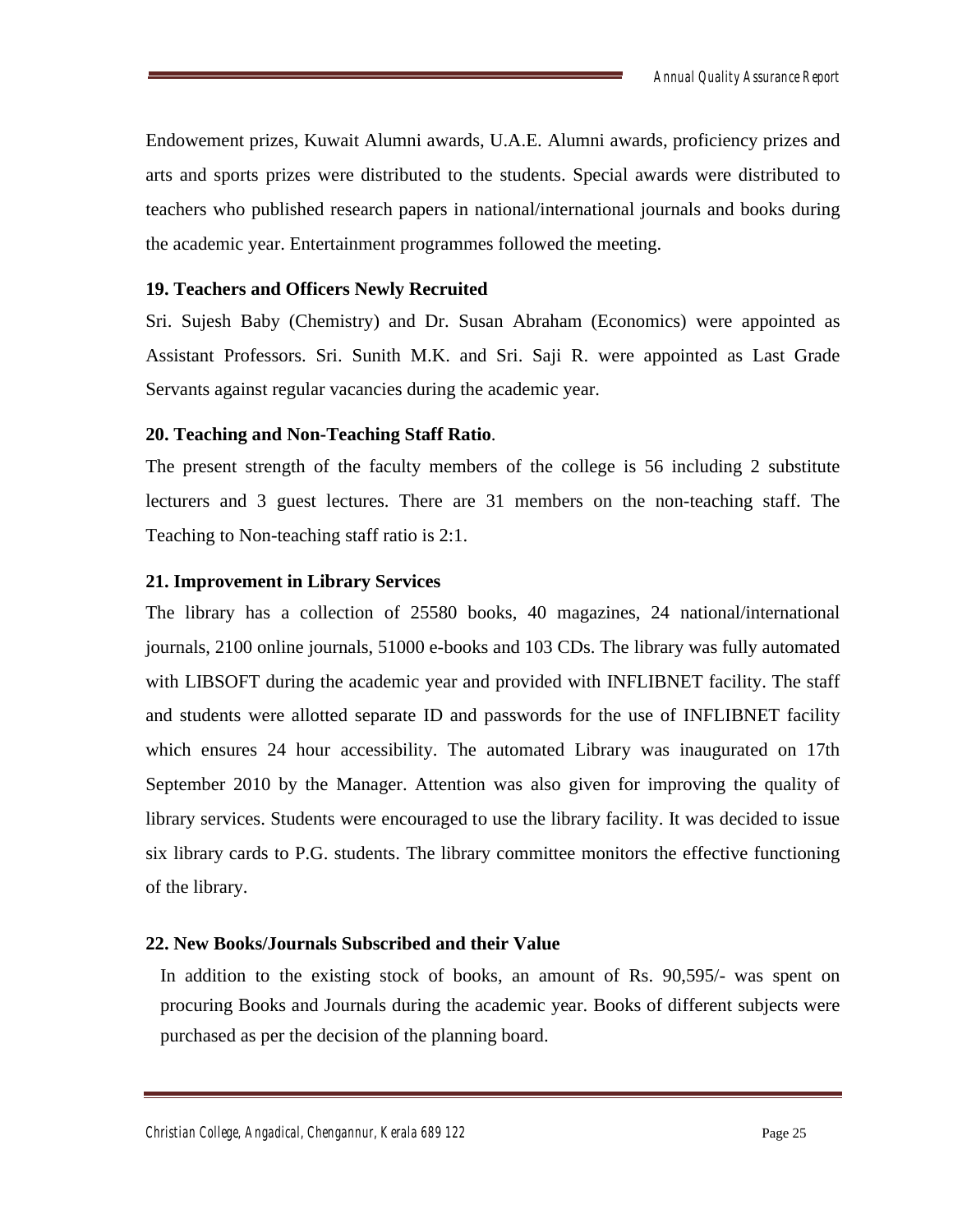| 1.  | <b>Economic and Political Weekly</b>     |   | Rs. 3000.00 |
|-----|------------------------------------------|---|-------------|
| 2.  | Indian Journal of Agricultural Economics | ÷ | Rs. 3000.00 |
| 3.  | Corporate Environment                    |   | Rs. 2800.00 |
| 4.  | National Geographic                      |   | Rs. 2375.00 |
| 5.  | India Green File                         |   | Rs. 1750.00 |
| 6.  | South Asia Green File                    |   | Rs. 1750.00 |
| 7.  | <b>Current Science</b>                   |   | Rs. 1500.00 |
| 8.  | Pramana                                  |   | Rs. 750.00  |
| 9.  | Electronics for You                      |   | Rs. 500.00  |
| 10. | Resonance                                |   | Rs. 500.00  |
| 11. | Down to Earth                            |   | Rs. 480.00  |
| 12. | <b>Information Technology</b>            |   | Rs. 420.00  |
| 13. | Journal of Material Science              |   | Rs. 400.00  |
| 14. | Journal of Bioscience                    |   | Rs. 400.00  |
| 15. | Journal of Chemical Science              |   | Rs. 400.00  |
| 16. | Journal of Earth Systems                 |   | Rs. 400.00  |
| 17. | Sadhana                                  |   | Rs. 400.00  |
|     | 18. Journal of Astrophysics              |   | Rs. 300.00  |

# **List of Journals Subscribed and their Value**

#### **23. Courses in which student assessment of teachers were introduced and the action taken on student feed back**

The college is following a system of general feedback collected through printed questionnaires. The data was consolidated and was used for formulating future plans and making changes in existing practices. The data was made available to all the faculty members and suitable measures for improvements were suggested.

# **24. Unit Cost of Education is Rupees**

Undergraduate students hailing from families having an income less than Rs.25,000/- per year and PG students from families having an income less than Rs.42,000/- per year are eligible for fees concession as per the Kumara Pillai Commission Report. They have to remit only the caution deposit which is reimbursed as and when the student leaves the institution. SC/ST students are also exempted from the payment of fees. They receive a lump sum grant and monthly allowances which amounts to Rs. 4000/- per year.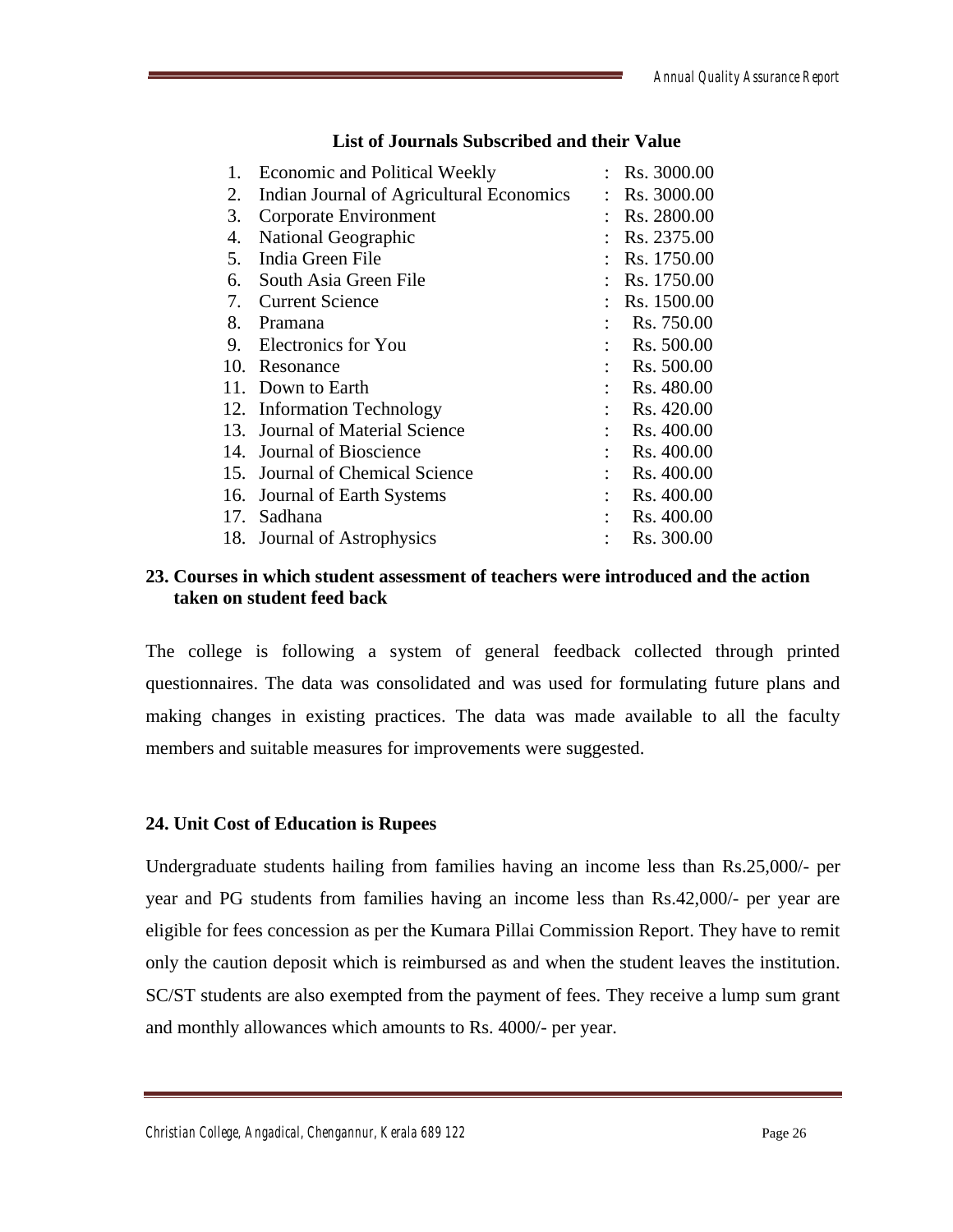Since Christian College Chengannur is a Government aided college, the salary of teaching and non teaching staff is provided by the Government of Kerala. All other expenses related to the operation of the college are provided by the management with the help of parent teacher association, alumni, well wishers etc. The cost of education per student [including Government and Management share] works out to be Rs. 41,072/- per year.

|                       | <b>Class</b>                                       | <b>Amount (Rs)</b> |
|-----------------------|----------------------------------------------------|--------------------|
|                       | I <sup>st</sup> Year Chemistry/Physics             | 2,350.00           |
|                       | I <sup>st</sup> Year Botany/Zoology                | 2,450.00           |
|                       | I <sup>st</sup> Year Mathematics                   | 2,170.00           |
|                       | I <sup>st</sup> Year History/ Economics/English    | 2,070.00           |
|                       | $IInd Year Chemistry/Physics$                      | 1,355.00           |
| <b>Under Graduate</b> | II <sup>nd</sup> Year Botany/Zoology               | 1,455.00           |
|                       | II <sup>nd</sup> Year Mathematics                  | 1,175.00           |
|                       | II <sup>nd</sup> Year History/ Economics/English   | 1,075.00           |
|                       | III <sup>rd</sup> Year Chemistry/Physics           | 1,265.00           |
|                       | III <sup>rd</sup> Year Botany/Zoology              | 1,265.00           |
|                       | <b>III<sup>rd</sup></b> Year Mathematics           | 1,085.00           |
|                       | III <sup>rd</sup> Year History/ Economics/English  | 1,085.00           |
|                       | I <sup>st</sup> Year Analytical Chemistry/Physics  | 3,500.00           |
| Post<br>Graduate      | I <sup>st</sup> Year Economics/English             | 2,600.00           |
|                       | II <sup>nd</sup> Year Analytical Chemistry/Physics | 2,440.00           |
|                       | $IInd Year Economics/English$                      | 1,540.00           |

# **25. Computerization of administration and the process of admissions and examination results, issue of certificates**.

The admission process was computerized and rank lists for various courses were prepared by a centralized process. Only internal examinations are conducted by the college and the marks for continuous assessment are forwarded to the University. This process is computerized. The final examinations are conducted by the University and the results are published by the University. The mark lists and certificates are also issued by the University.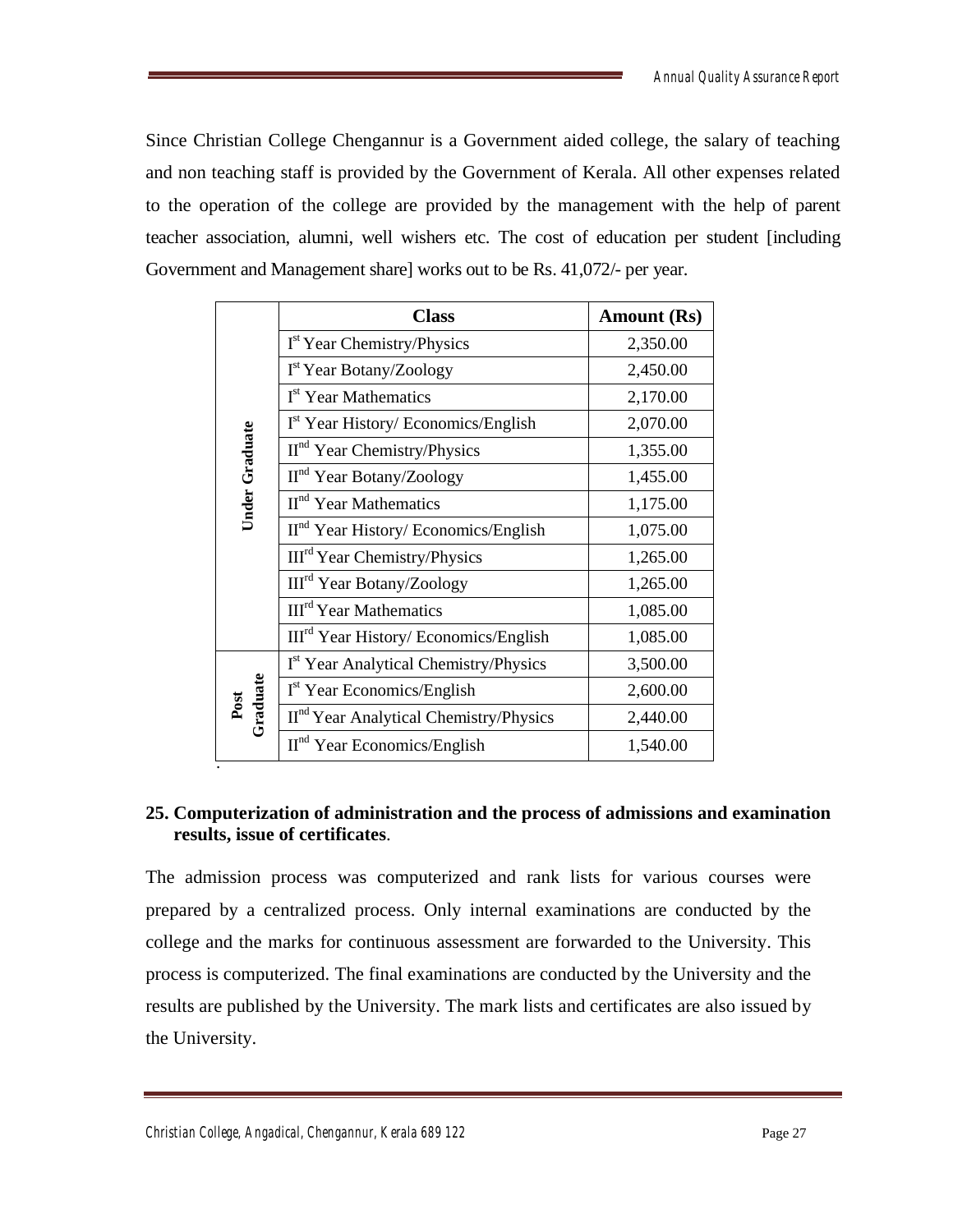# **26. Increase in Infrastructural Facilities**

Most of the plans conceived at the beginning of the year were accomplished. The following major infrastructural expansions were undertaken by the institution during the year.

- Construction work on Meditation centre, Seminar hall, Day care centre and counseling centre was started
- An Audio-visual room and modern language laboratory were set up
- The Stadium was renovation and expansion
- A multipurpose gymnasium was set up
- Separate parking facility for staff and students was provided
- The auditorium was renovated, furnished and made echo-proof A concrete pitch and turf pitch for cricket net practice was constructed
- Intercom facility connecting office, departments, central computer lab and library was provided.
- The central computer laboratory was provided with advanced computers, colour and monochrome printers, scanners and network printing facility
- All departments were provided with computers, printers and unlimited internet facilities.
- The library was fully automated and provided with INFLIBNET facility
- The canteen was refurbished and moved to a centrally located area
- Purified drinking water facility was provided on all floors.
- White board facility was provided in all class rooms
- Ceiling fans were installed in permanent class rooms
- The rest rooms for girls and women staff was expanded and renovated
- Rare medicinal plants were planted in the Botanical Garden
- The History Museum was augmented

# **27. Technology up-gradation**.

The computerization of admission procedure created an atmosphere for the acceptance of new technologies. The change towards student centered teaching methods has necessitated the incorporation of the use of electronic gadgets in teaching. More and more teachers are using ICT enabled technology for lesson planning and preparation of notes. PowerPoint presentation and use of LCD is gaining more favorable reception among teaching community.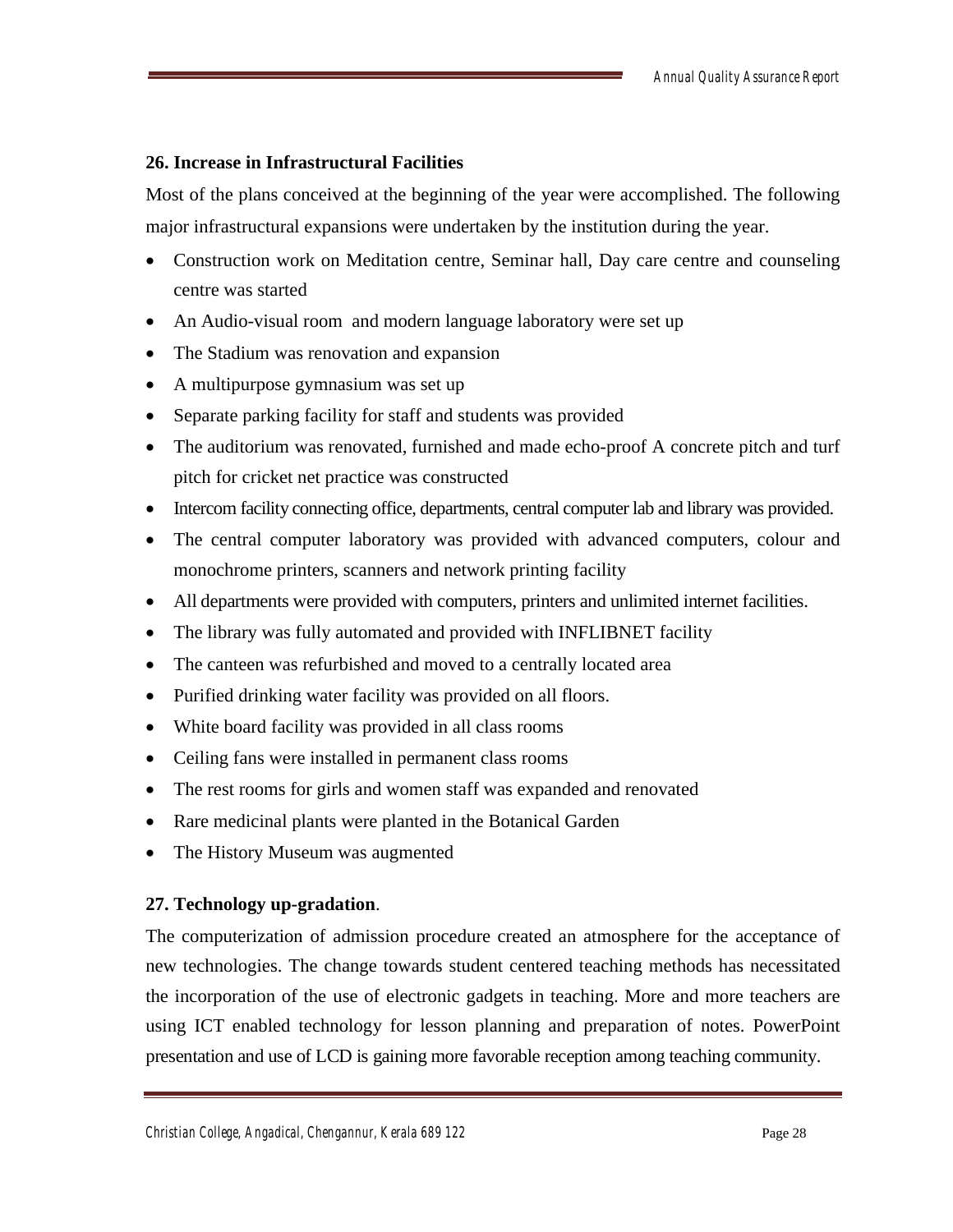# **28. Computer and internet access and training to teachers and students**.

A new training programme was introduced to give training in the use of computer and internet. The computer centre has two types of courses viz., a course to provide basic information regarding the use of computer and another intended to provide advanced level learning to those who have basic knowledge in computer programming and usage.

# **29. Financial Aid to Students**

# *Parent Teacher Association*

Financial assistance for weaker section in the form of scholarships is provided by the PTA of the college. Meritorious students and rank holders were awarded with scholarships.

# *Alumni Association*

Merit scholarships were provided by the Alumni association for outstanding students in each subject in the Undergraduate and Postgraduate courses.

# *Endowment and Scholarships*

Twenty six endowments and prizes have been instituted by the management and faculty for giving scholarships to financially backward students as well as to reward top scorers.

# *Staff Association*

The association of teaching staff also provides financial assistance to various students based on need and merit.

# **30. Activities and Support from Alumni Association.**

The Annual get together of the Alumni Association was held on  $5<sup>th</sup>$  November 2010. The meet was inaugurated by Adv. Thomas Philip, Member, Public Service Commission and former student of the college. Adv. Manoj K. John, former student delivered felicitations. A good number of former teachers and students attended the function. A special meeting of the NRI Alumni was held on 3<sup>rd</sup> August 2010. Sri. P. R. Joy worked as the General Secretary of the Alumni Association.

Different chapters of the Alumni are functioning well. Kuwait chapter and UAE chapter has given an amount of Rs. 12000/- and Rs. 6000/- respectively for giving awards first year Degree and PG students. Principal Dr. Jacob George and Governing Council member Prof.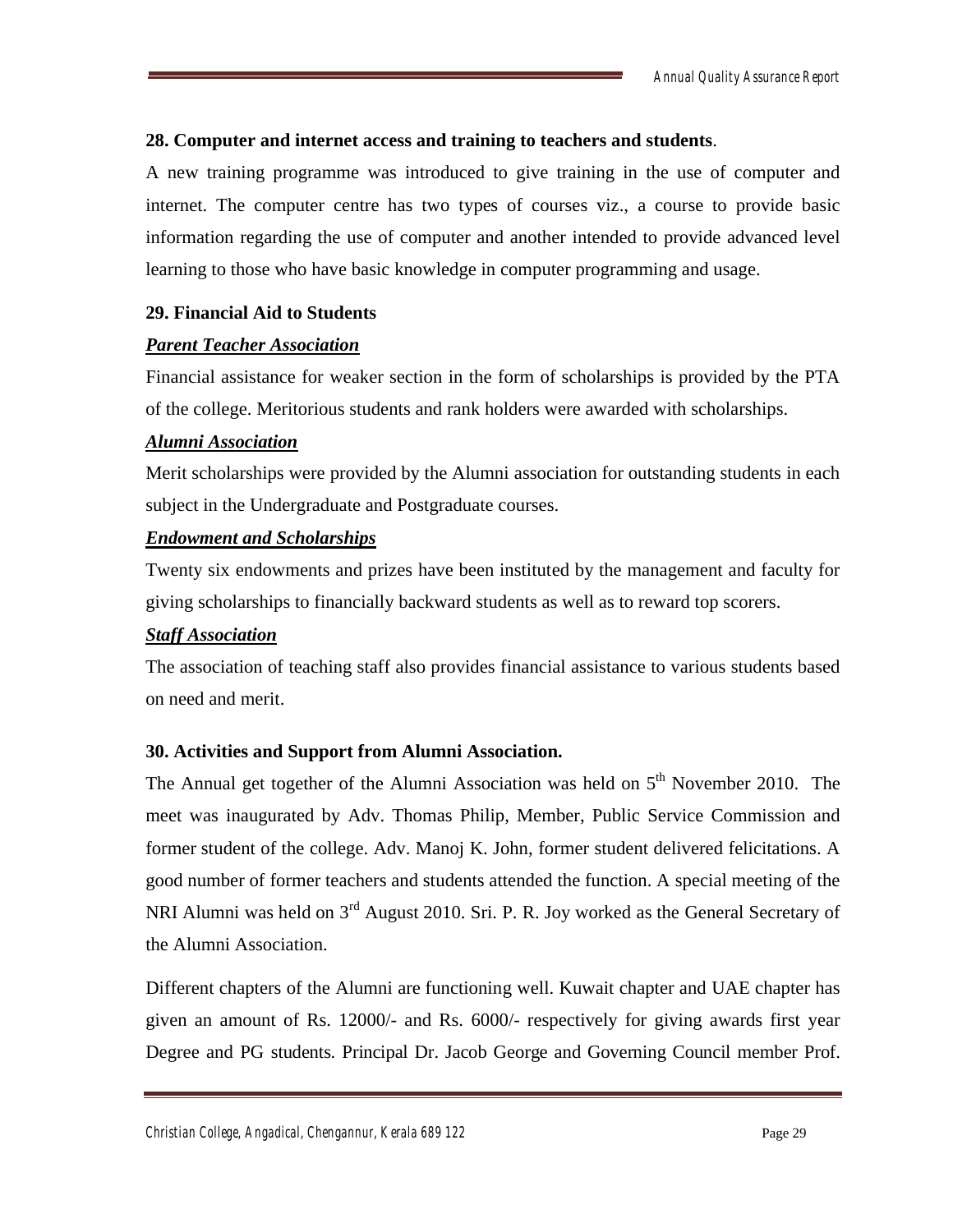Mathew Varghese visited UAE during 27.05.2010 to 11.06.2010 and attended the first annual meeting of the UAE Alumni chapter held on 04.06.2010. The alumni members contributed a handsome amount towards college development fund.

# **31. Activities and Support from PTA**

The parent teacher association has been always a source of support and inspiration for the college. Class wise PTA meetings organized played a vital role in setting the general discipline on the campus. Special thanks are due to Mr. K. Thomas Mammen, P. T. A. President, Prof. M. K. Thomas and Prof. Ajith Verghese George, Secretaries, and the executive committee members for the valuable services rendered by them for the uplift of the college.

# **32. Health Services.**

The health care of the students is closely monitored and the college administration takes all necessary steps to provide clean water, bathroom and toilet facilities etc to the students. In order to provide hygienic drinking water, water purifiers were provided in all floors of the main building. In association with nearby hospitals several health awareness programmes were organized in the reported year. The students use the multi gymnasium regularly. A fully furnished restroom is provided for the girl students. The college has arranged councilors for the providing adequate guidance and counseling for needy students. Dr. Kurivilla George, alumni of the college is available for the urgent medical care of the students.

# **Hostel Facilities**

Women's Hostel with an intake capacity of 85 is accommodating 32 students. Rev. Biju C.P. and Rev Jacob John led counseling classes on every first and third Thursdays of each month for the inmates. Hostel Day celebrations were conducted on 14th March 2011. Rev. Jacob John was the chief guest. Men's hostel with an intake capacity of 20 is now accommodating 7 students.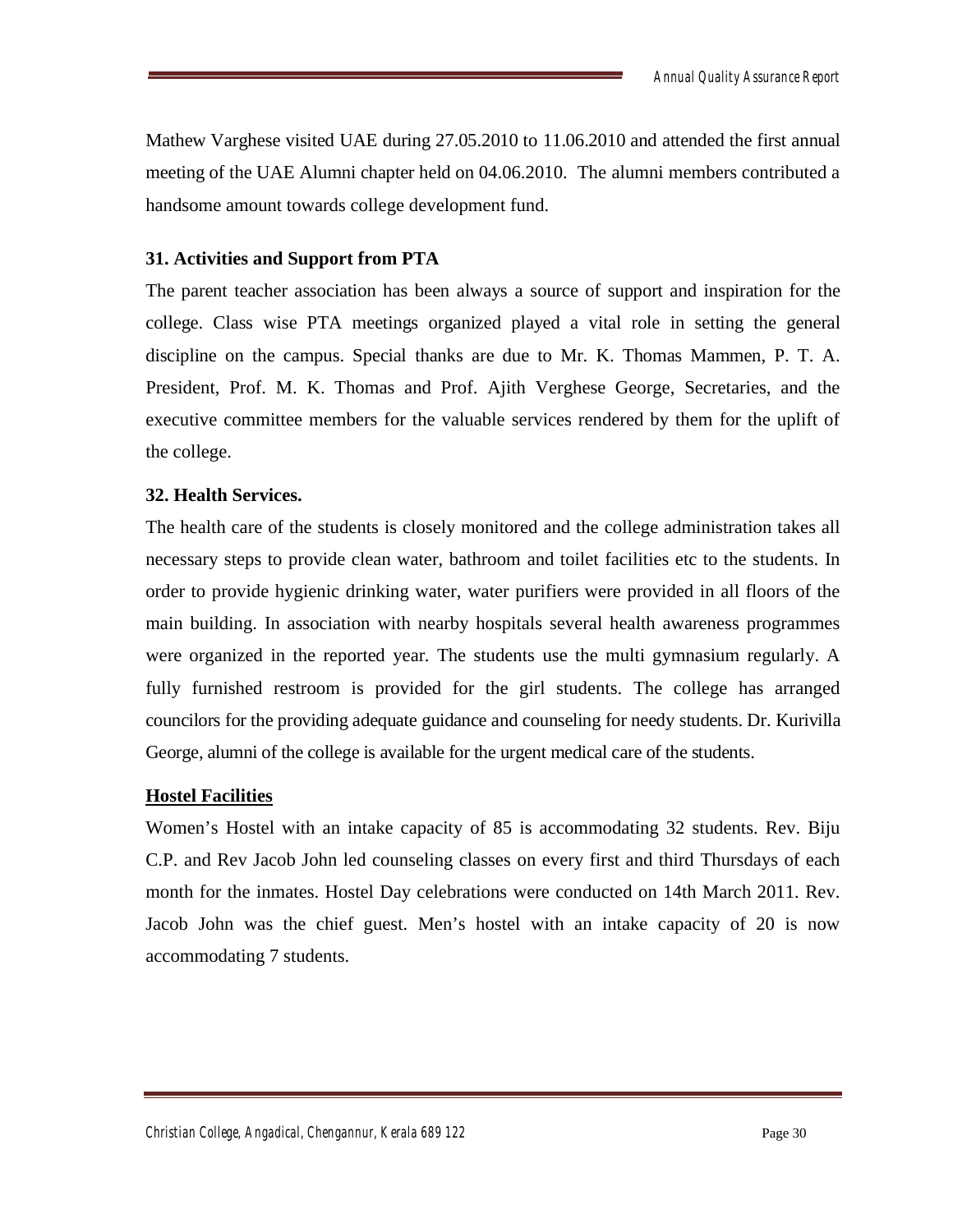#### **33. Performance in Sports Activities**.

College Men Football, Cricket, Shuttle Badminton and Table Tennis teams and Women Cricket and Table Tennis team participated in the Kerala University Inter Collegiate Tournaments. Six women Cricket team members played for Alappuzha District Senior team and three played for the junior team. Souparnika Santhosh (II BSc Zoology) and Vishnu Priya S. (I BA History) were selected to the Kerala Cricket under 19 and they played the National Championship at Vijayawada, Andhra Pradesh. College hosted Kerala University Women Cricket Tournament from 15-17 November 2010 and our college won the runner up. Souparnika Santhosh (DCII Zoology), Vidhya V. Varrier (DC III Economics), Vishnu Priya (DC I History), Ambily K. K. (DC II English) and Premaletha K. (DC II English) were selected to the Kerala University team. They played for the University in the Inter University Women's Cricket tournament held at Gwallier from 16-27 December 2010.

The college Annual Sports was held on  $25<sup>th</sup>$  January 2011 on house basis. The flag was hoisted and the meet was opened by Smt. Suja John, Chair Person, Municipal Council, Chengannur. Red House secured the overall Championship. Anoop Susheel, III B.Sc. Physics and Souparnika Santhosh (II B.Sc. Zoology) were the individual champions. Inter house games championships were also conducted. Green house won the shuttle badminton and table tennis championships and Yellow house won the cricket and football. Prof. Ruby Mathew (Physical Education Lecturer), Prof. Mathew Varghese (General Convener) and the teachers who are in charge of the houses deserves appreciation for the pain they have taken for the smooth conduct of the annual athletic meet. Renovated indoor badminton court was inaugurated by the Manager Thirumeni on  $17<sup>th</sup>$  September 2010.

#### **34. Incentive to Outstanding Sports Students**.

The college annual sport was conducted on  $25<sup>th</sup>$  January, 2011 in which outstanding sports persons were honored. Financial help was given to sports and athletic students coming from BPL families. The University also provided Allowances to students for attending University matches.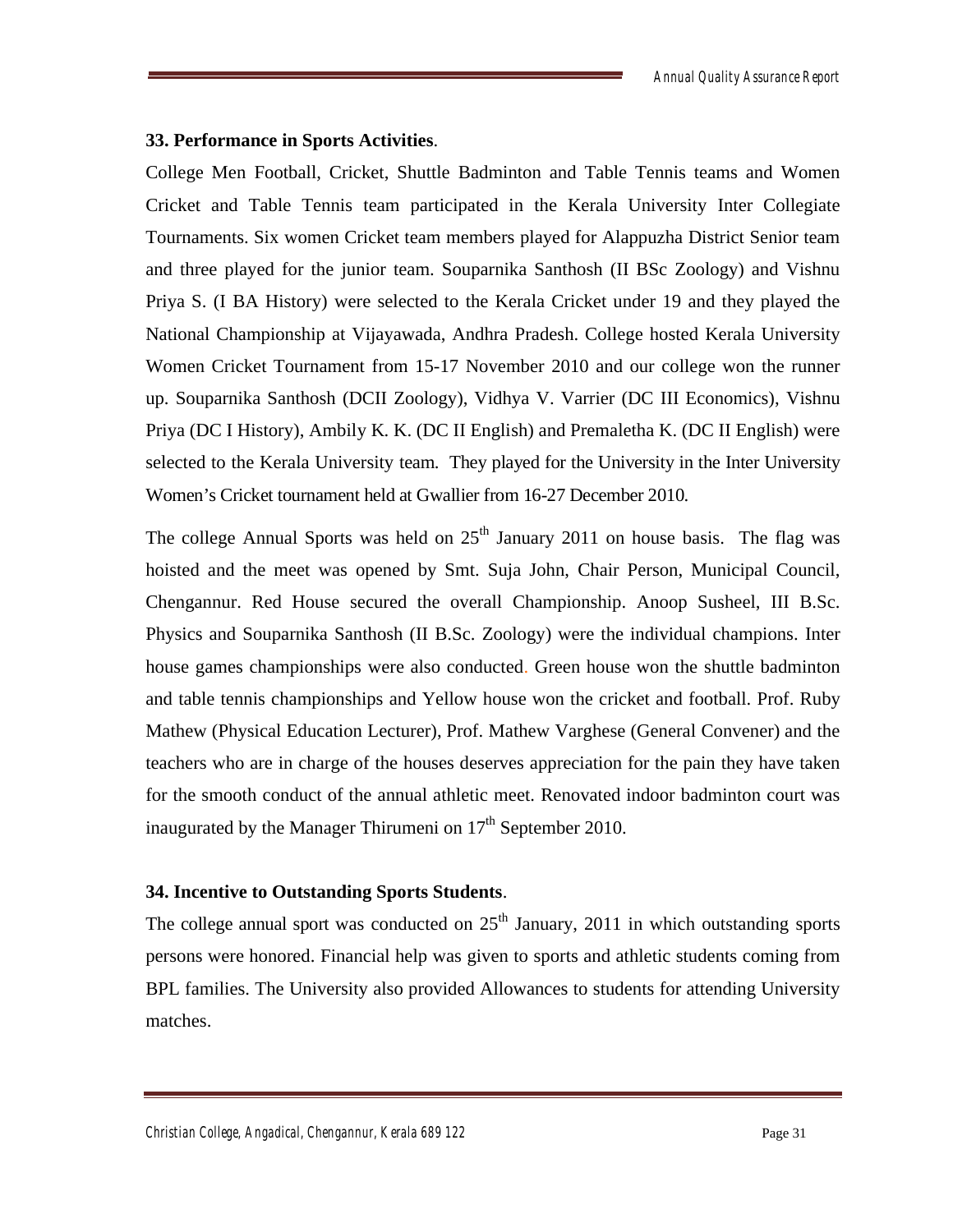# **35. Student Achievements and Awards**

- Ms. Gem Cherian secured First Rank in M.A. English and Mr. Sunil Kumar S. secured third rank in M.Sc. Physics from the University of Kerala.
- Ms. Deepa Mariam Alex (III B. A. Economics) and Ms. Anumol A. (II B.A. Economics) won the prestigious Nehru Trophy in the All Kerala Intercollegiate Debate Competition organized by the Nehru Centre, Thiruvananthapuram on 13th November 2010. Ms. Deepa Mariam Alex won the individual first prize also.
- Ms. Achu Anna Mathew (III B.A. English) has been awarded the first runner up and Rs. 5,000 cash prize in the Intercollegiate Debate Competition organized by Laurels School of Management, Indore in association with Mar Thoma College of Management & Technology, Perumbavoor.

#### **Results**

The results of B.Sc./M.Sc. Degree examination of March-April 2010 is detailed below:

| <b>Subject</b>     | <b>Total</b><br><b>Appeared</b> | <b>First</b><br><b>Class</b> | <b>Second</b><br><b>Class</b> | <b>Third</b><br><b>Class</b> | <b>Total</b><br><b>Pass</b> | $%$ of<br><b>Pass</b> |
|--------------------|---------------------------------|------------------------------|-------------------------------|------------------------------|-----------------------------|-----------------------|
| <b>Mathematics</b> | 24                              | 9                            | 3                             | 5                            | 19                          | 70.83                 |
| Physics            | 20                              | 8                            | 6                             | $\overline{2}$               | 16                          | 80.00                 |
| Chemistry          | 22                              | 3                            | 5                             | 1                            | 9                           | 40.90                 |
| Zoology            | 21                              | 10                           | 5                             |                              | 15                          | 71.42                 |
| <b>Botany</b>      | 33                              | 7                            | 8                             | 3                            | 18                          | 54.54                 |
| English            | 22                              | 1                            | 3                             | 3                            | 7                           | 31.81                 |
| Economics          | 32                              | $\overline{2}$               | $\overline{2}$                | 9                            | 13                          | 40.62                 |
| History            | 32                              | 2                            | 3                             | 21                           | 26                          | 81.25                 |

#### **Degree Results**

#### **PG Results**

|                 | <b>Total</b>    | First        | <b>Second</b> | <b>Third</b> | <b>Total</b> | $%$ of |
|-----------------|-----------------|--------------|---------------|--------------|--------------|--------|
| <b>Subject</b>  | <b>Appeared</b> | <b>Class</b> | <b>Class</b>  | <b>Class</b> | <b>Pass</b>  | Pass   |
| English         |                 |              |               |              |              | 100    |
| Economics       |                 |              |               |              |              | 100    |
| Physics         | 10              |              |               |              |              | 90     |
| Anal. Chemistry |                 |              |               |              |              | 81.8   |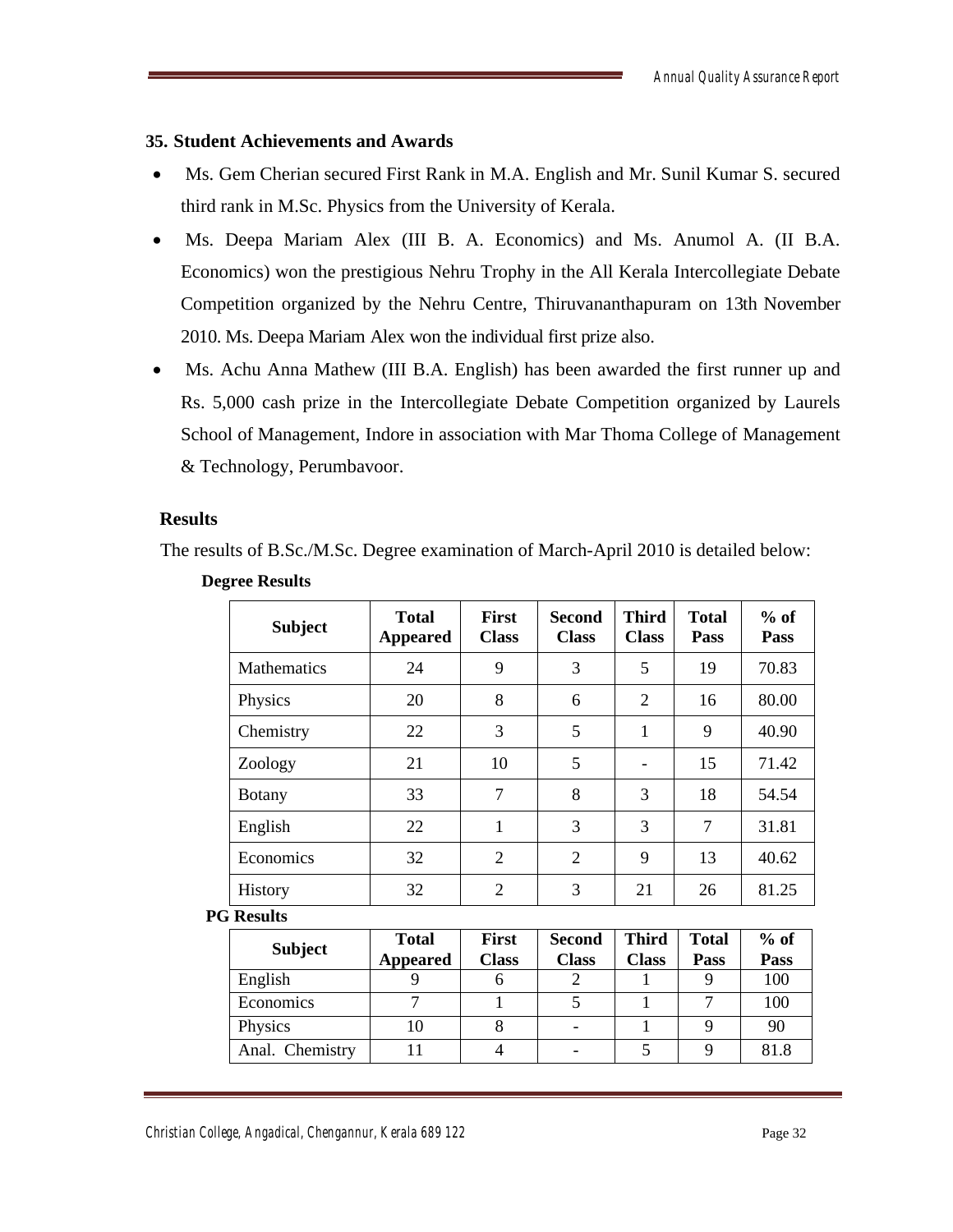# **36. Activities of the Guidance and Counseling Unit**

Constant training and Counseling was given to students for appearing various competitive examinations and campus recruitment drives. A model aptitude test was conducted for the students in association with NIIT, Chengannur on 22nd September 2010. Various seminars on Career opportunities, personality development, facing the interview board etc. were conducted for the students in association with various agencies like NIIT and APTECH. Job opportunities and campus recruitment drives were advertised or displayed through proper notices and brochures. Awareness programmes for CAT, MAT examinations for Degree second year and third year students were held. Coaching classes for bank tests were started on 26th February 2011 in association with TIME. Prof. Mathew Varghese served as the Placement Officer.

# **37. Placement Services Provided To Students**.

A career guidance and placement cell functioned in the college under Prof. Mathew Varghese of the Department of Economics. The programmes of the cell are:

- Training of students for competitive examinations and for facing interviews.
- Invite organizations for campus interviews.

Constant training and Counseling is given to students for appearing various competitive examinations and campus recruitment drives. Various seminars on Career opportunities, personality development, facing the interview board etc. were conducted for the students in association with various agencies like NIIT, ICFAI, APTECH, DRONA, Incredible HR etc. Job opportunities and campus recruitment drives were advertised or displayed through proper notices and brochures. Prof. Mathew Varghese served as the Convener.

# **38. Development Programmes for Non-teaching Staff**

The computer lab has been providing free training in computer basics to non teaching staff. Six of the office staff members are now well versed in computer operations.

# **39. Healthy Practices of the Institution**

 Every academic year starts with a staff retreat. Curricular and co-curricular activities to be implemented, goals to be achieved and methods to be adopted are discussed and finalized in the meeting. Thus democratic procedures are followed at every stage of development of the institution,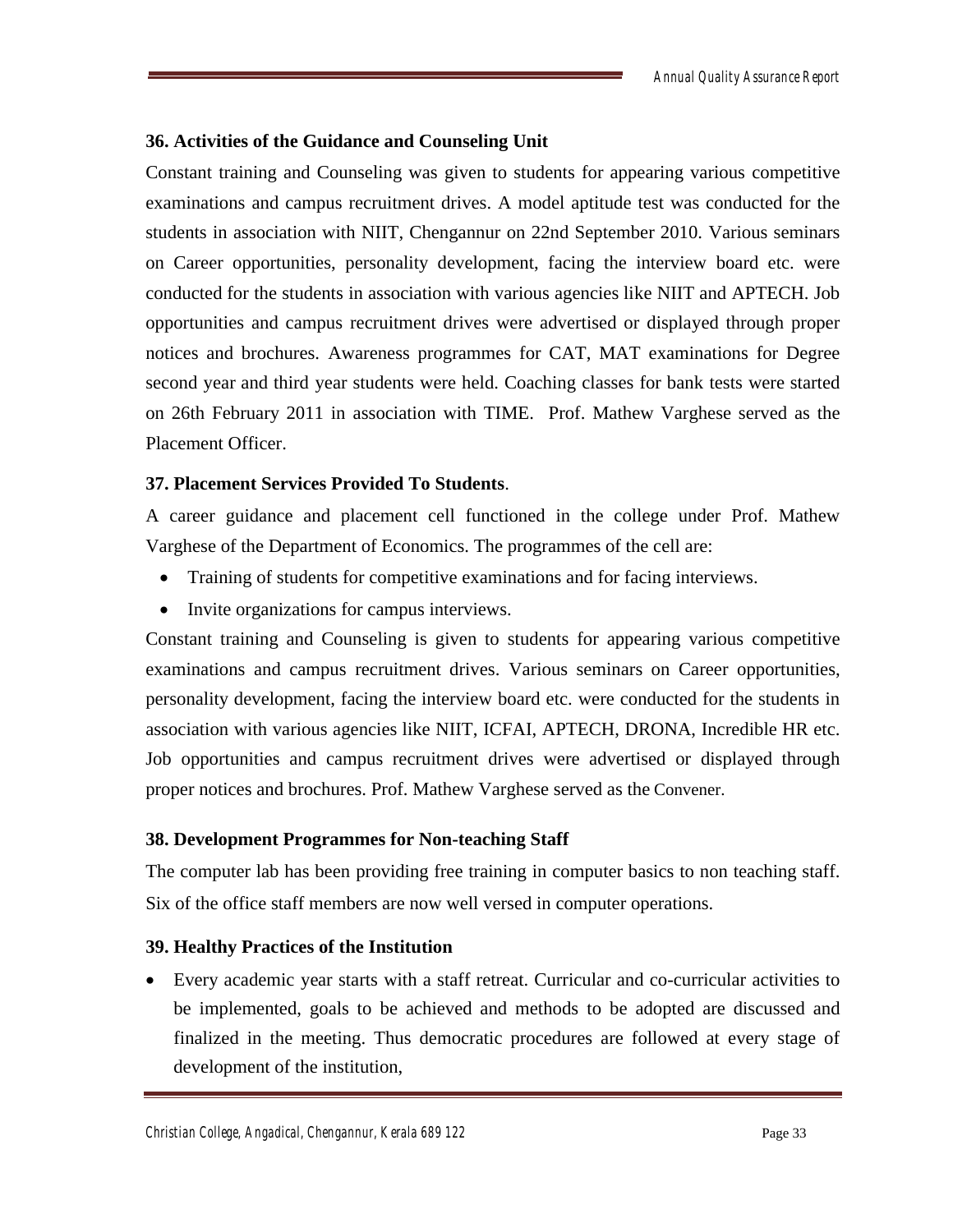- An induction programme is held for the freshers at the beginning of their academic year to provide a general awareness of the institution, the nature of curriculum, the tradition and discipline of the institution and its vision and mission. This induces in them an urge to be studious in all their academic pursuits right from the beginning of their programme,
- The discussion of the Manager with members of the faculty of each department and students accentuate the drive towards academic excellence and motivate them to partake in the process actively,
- Linkage of the institution with IIT Bombay, Tata BP Solar India Ltd Bangalore, Cochin University of Science and Technology, etc., for collaborative research, helps the faculty in producing best research output and to use it for the benefit of the society. The association of the institution with KSCSTE for student projects generate a keen interest in research among students,
- Activities of N.S.S. and N.C.C. that link the curriculum with social realities and helps promote social commitment among students. The classes arranged on legal awareness, AIDS, road safety, blood donation and cancer awareness generate civic consciousness and help them to imbibe social values,
- Seminars, exhibitions, study tours and visits to forests and ecologically fragile zones, industries and research institutes give students a chance to get exposed to life situations,
- Categorization of students into slow and advanced learners; arrangement of tutorial/remedial classes for slow learners; and provision of enrichment classes, special assignments, peer teaching opportunities to advanced learners, etc., promote academic excellence,
- Supervision of the institution by the Higher Education Commission of Mar Thoma Sabha and its annual conferences help in the exchange of innovative ideas among various centres of academic excellence that come under the body and ensures the upgradation of academic quality.
- Awards given to the faculty by the Management for contributing to peer reviewed journals and books.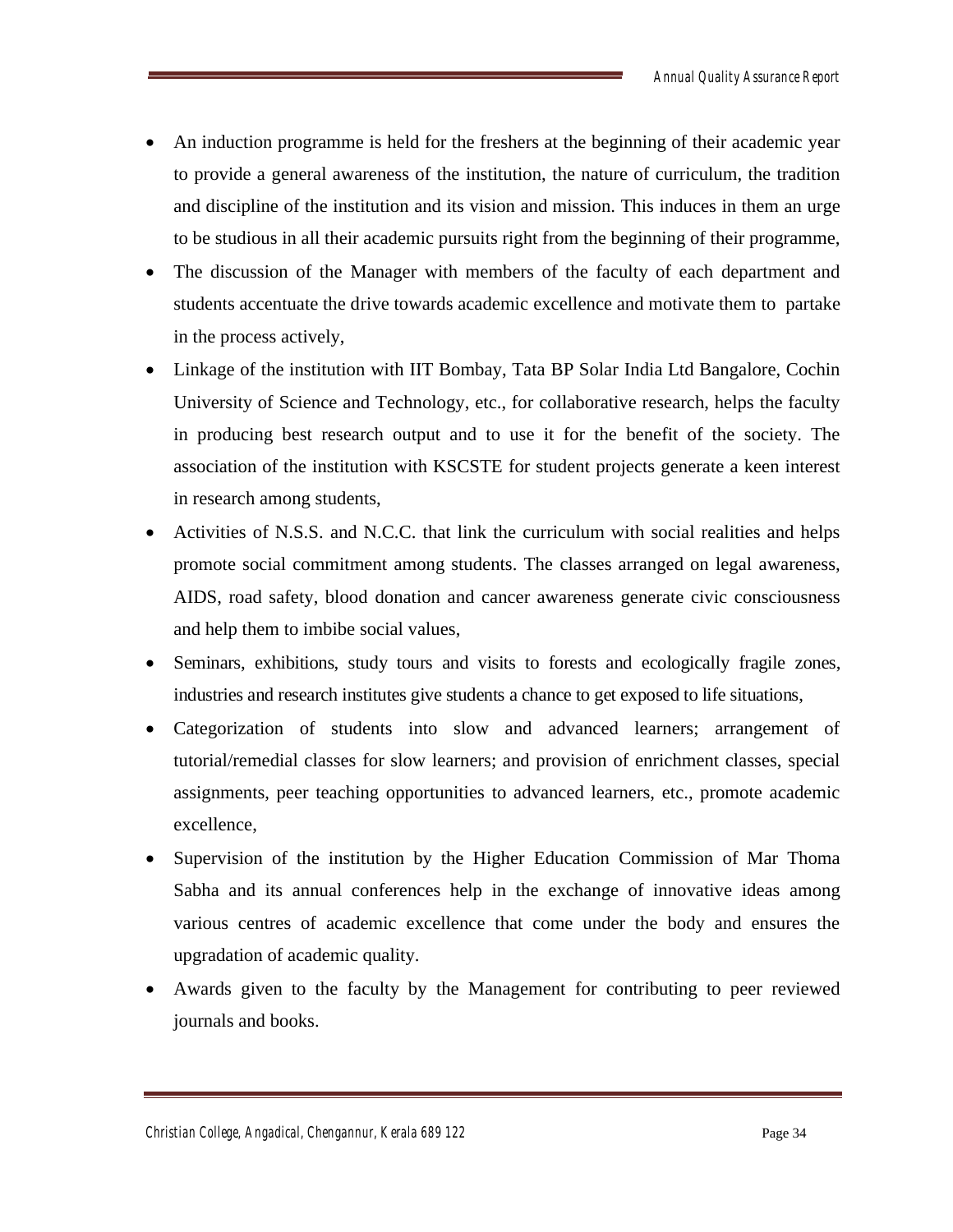# *Councils and Meetings*

The Governing Council of the college met several times during the year and gave necessary directions regarding general administration and development of the college. Staff Council met regularly to decide on matters relating to administration and academic progress. Teaching Staff meetings and non teaching staff meetings were also conducted regularly and staff members gave valuable suggestions for improving the academic atmosphere. A Staff retreat was conducted on 10th August 2010. Rev. Dr. Abraham Mar Seraphy led the retreat. Teaching Staff Association Secretary Prof. Biji Abraham and non teaching staff association Secretary, Sri. M. V. Thomas took pain in arranging different programmes for the Staff and Non-teaching Staff Association respectively.

# **40. Linkages developed with National, International, Academic, Research Bodies**

The Departments of Physics and Chemistry have linkages with scientists in national and international laboratories in frontier areas of research like

- 1. Sultan Qaboos University, Sultanate of Oman
- 2. Istvan Lagzi, Department of Physical Chemistry, Eotovos University, Budapest
- 3. Department of Physics, Mysore University
- 4. Department of Chemistry, Cochin University of Science & Technology
- 5. Magnetics Lab, Cochin University of Science & Technology, Kochi
- 6. School of Chemical Sciences, Mahatma Gandhi University, Kottayam
- 7. Sol Gel Lab, SPAP, Mahatma Gandhi University, Kottayam
- 8. Tropical Botanical Garden and Research Institute (TBGRI), Trivandrum
- 9. Quality Assurance Laboratory, Kollam
- 10. Crystal Physics Centre, St. Berchmans College, Changanacherry

# **41. Any other relevant information's the institutions wishes to add.**

The institution situated in one of the highest hills in Chengannur is blessed with scenic beauty. The calm, serene and elegant atmosphere provides an ideal environment for learning. Christian College, Chengannur has a tradition of high academic excellence. Each year, students of this college will be there among the roll of honour of the University bagging ranks. To keep par with the motto of the institution the faculty members are striving hard to achieve perfection and excellence in the field of education and research.